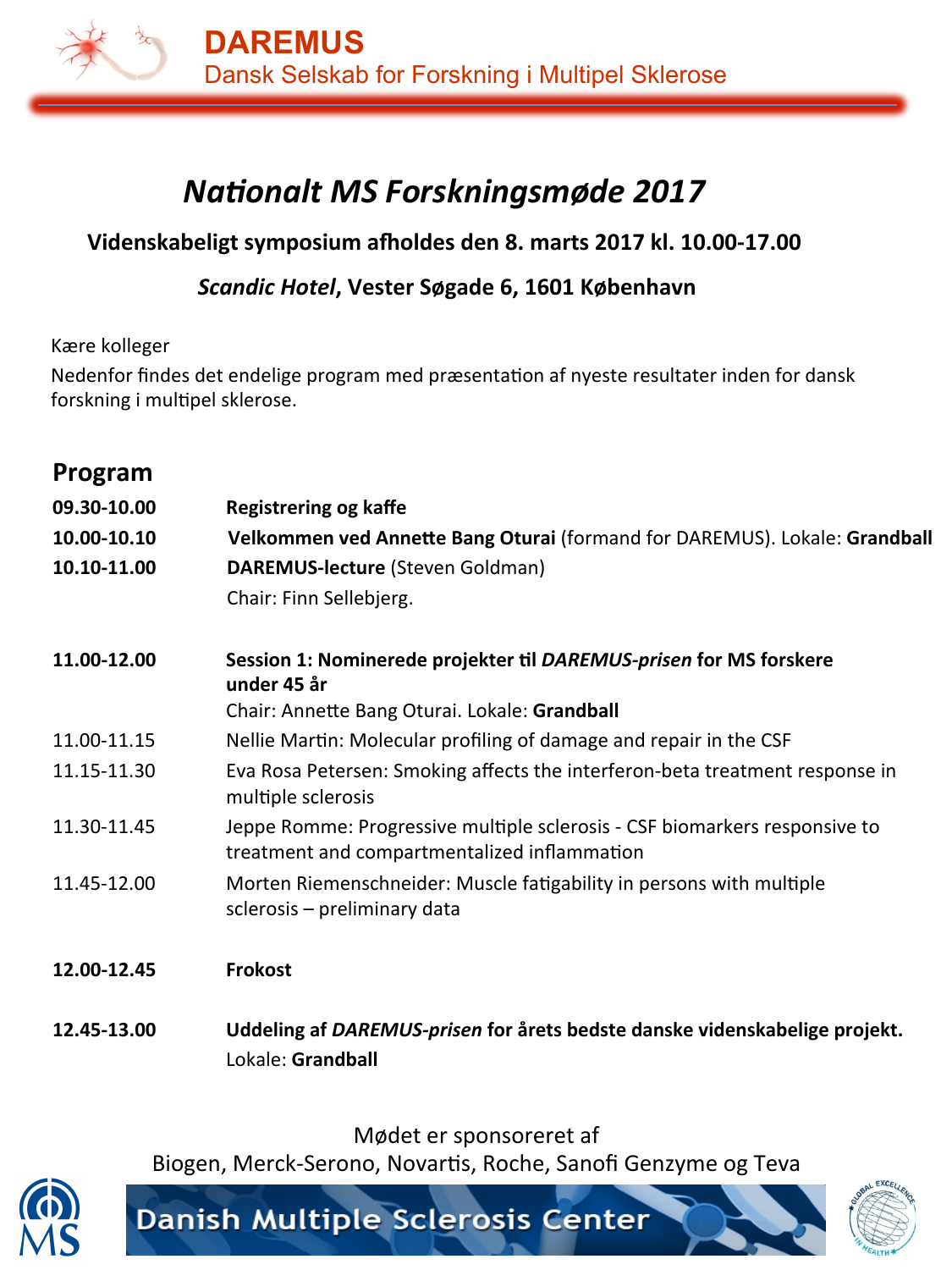

| 13.00-14.30 | Parallelsession 1: Behandlingsalgoritmer og behandlingsmål<br>Chair: Per Soelberg Sørensen. Lokale: Grandball                                        |
|-------------|------------------------------------------------------------------------------------------------------------------------------------------------------|
| 13.00-13.30 | Behandling af attakvis MS, Per Soelberg Sørensen                                                                                                     |
| 13.30-14.00 | Behandling af progressiv MS, Helle Hvilsted Nielsen                                                                                                  |
| 14.00-14.30 | Autolog hæmatopoietisk stamcelletransplantation, Morten Blinkenberg og Finn<br>Sellebjerg                                                            |
| 13.00-14.30 | Parallelsession 2: Eksperimentel forskning                                                                                                           |
|             | Chair: Shohreh Issazadeh-Navikas. Lokale: Christiansborg                                                                                             |
| 13.00-13.30 | Keynote talk: Trevor Owens                                                                                                                           |
| 13.30-13.42 | Katrine Tækker Jensen: Post-transkriptionel regulering af tumor nekrose faktor og<br>andre mikroglia-producerede cytokiner                           |
| 13.42-13.54 | Marlene Mørch: Localization of antibody deposition by sterile injury in the brain                                                                    |
| 13.54-14.06 | Reza Khorooshi: The role of Angiotensin AT2-receptor stimulation and IL-10<br>signaling in an animal model of neuromyelitis optica spectrum disorder |
| 14.06-14.18 | Vian Wais: The role of CNS-endogenousNOD2 and TLR9 in neuroinflammatory<br>disease in mice                                                           |
| 14.18-14.30 | Yawei Liu: Neuronal IFN-beta-induced PI3K/Akt-FoxA1 signaling is essential for<br>generation of FoxA1+Treg cells                                     |
| 14.30-15.00 | Kaffe                                                                                                                                                |
| 15.00-17.06 | Parallelsession 1: Klinik og epidemiologi                                                                                                            |
|             | Chair: Jette Frederiksen. Lokale: Grandball                                                                                                          |
| 15.00-15.30 | Keynote talk: Melinda Magyari                                                                                                                        |
| 15.30-15.42 | Magnus Boesen: Pediatric acute demyelinating encephalomyelitis in Denmark: A<br>nationwide population-based study                                    |
| 15.42-15.54 | Nils Koch-Henriksen: Excess mortality among multiple sclerosis patients in<br>Denmark has dropped significantly over the past six decades            |
| 15.54-16.06 | Tobias Sejbæk: Tolerabilitet og adhærens ved behandling med dimethylfumarate<br>hos patienter med multiple sklerose                                  |
| 16.06-16.18 | Anna Olsson: Influence of environmental factors on bone mineral density and<br>trabecular bone score in Danish MS patients                           |
| 16.18-16.30 | Anne Katrine Bisgaard: The role of neutrophile-to-lymphocyte ratio in multiple<br>sclerosis and optic neuritis                                       |

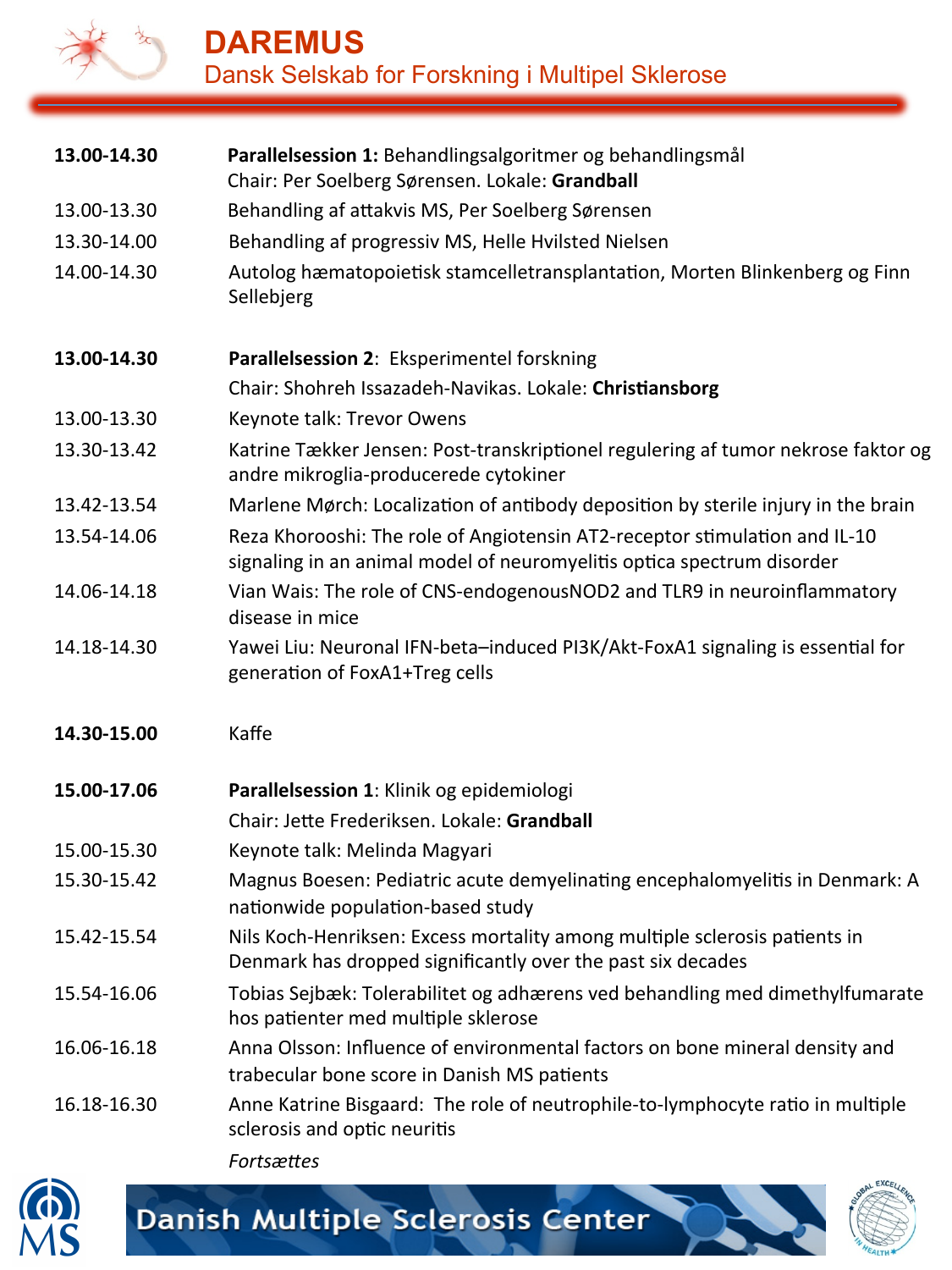

## **DAREMUS**  Dansk Selskab for Forskning i Multipel Sklerose

| 15.00-17.06 | Parallelsession 1: Klinik og epidemiologi<br><b>Fortsat</b>                                                                                          |
|-------------|------------------------------------------------------------------------------------------------------------------------------------------------------|
| 16.30-16.42 | Jette Frederiksen: Neural Cell Adhesion Molecules in acute Optic Neuritis:<br>Relation to clinical and paraclinical findings                         |
| 16.42-16.54 | Jacob Callesen: Reliability of the Six Spot Step Test                                                                                                |
| 16.54-17.06 | Henrik Lundell: Characterization of axonal microstructure and transmission<br>in MS with combined 7T MRI and electrophysiology                       |
| 15.00-17:06 | Parallelsession 2: Immunologi og sygdomsmekanismer                                                                                                   |
|             | Chair: Bente Finsen. Lokale: Christiansborg                                                                                                          |
| 15.00-15.30 | Keynote talk: Zsolt Illes                                                                                                                            |
| 15.30-15.42 | Marie Louise Elkjær: Transcriptome profiling of brain lesion evolution in MS                                                                         |
| 15.42-15.54 | Carsten Tue Berg: Influence of Type I IFN signalling on anti-MOG-mediated<br>demyelination                                                           |
| 15.54-16.06 | Simone Hjæresen: En reduktion af Macrophage Migration Inhibitory factor<br>(MIF) kan være skadelig for regenerationen af CNS efter et MS attack      |
| 16.06-16.18 | Jacob Talbot: Bone marrow derived mesenchymal stem cells suppress Th1<br>and enhance Th17 differentiation of antigen activated CD4+ T cells in vitro |
| 16.18-16.30 | Marina von Essen: Discovering a new pathogenic CD20+ T cell population<br>implicated in multiple sclerosis                                           |
| 16.30-16.42 | Kerstin Soelberg: MRI findings in patients in patients with acute optic<br>neuritis. A prospective study                                             |
| 16.42-16.54 | Nasrin Asgari: Aquaporin-4-autoimmunity in patients with systemic lupus<br>erythematosus: A predominantly population-based study                     |
| 16.54-17.06 | Anouk Benmamar-Badel: Neonatal microglia transplantation ameliorates<br>EAE                                                                          |

Mødet er sponsoreret af Biogen, Merck-Serono, Novartis, Roche, Sanofi Genzyme og Teva

**Danish Multiple Sclerosis Center** 



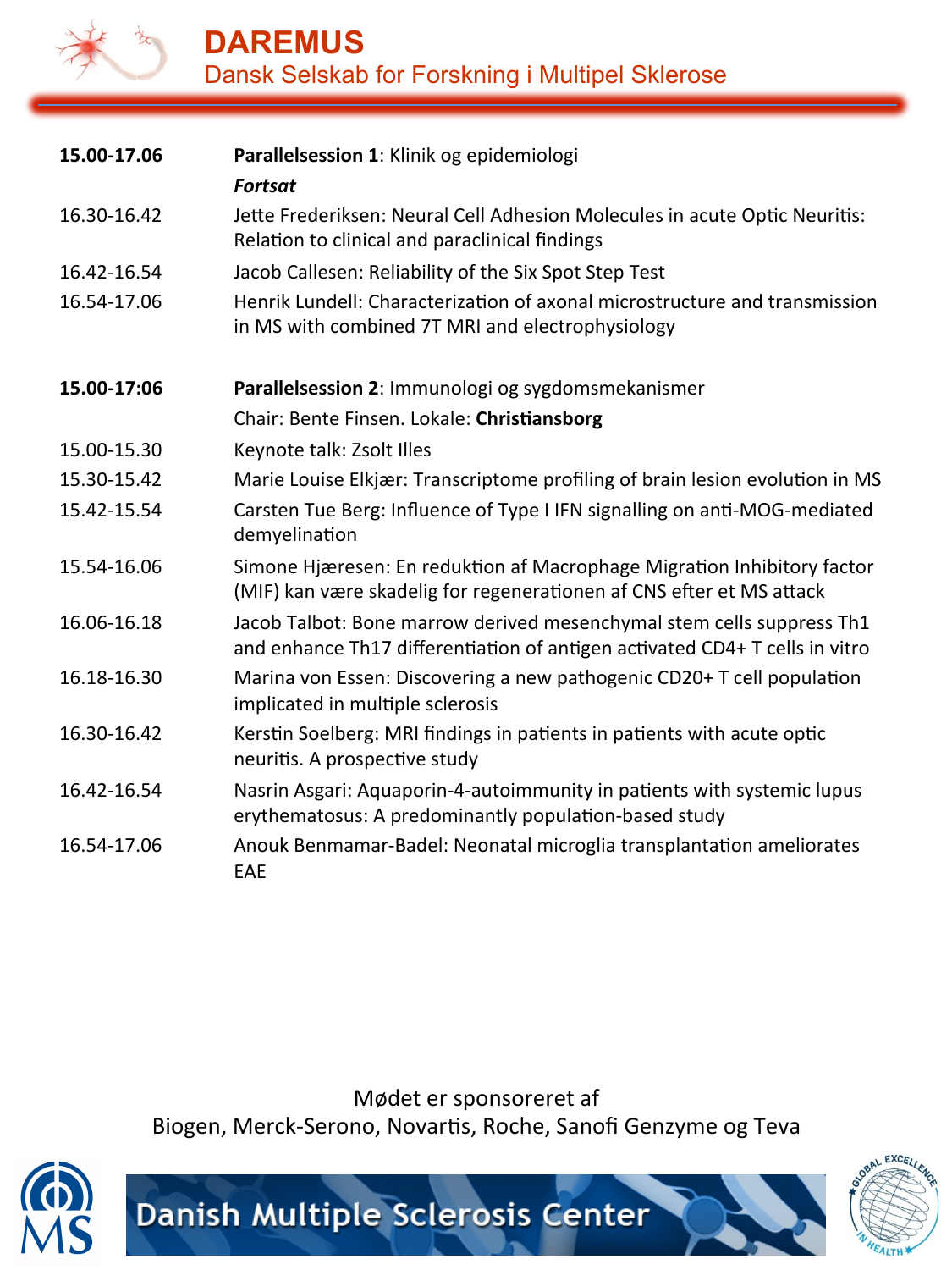**Title:** Molecular profiling of damage and repair in the CSF

**Authors:** Martin NA<sup>a</sup>, Nawrocki A<sup>a,b</sup>, Larsen MR<sup>b</sup>, Molnar V<sup>c</sup>, Sellebjerg F<sup>d</sup>, Alcaraz N<sup>e</sup>, Baumbach  $J^e$ , Illes  $Z^a$ ,

<sup>a</sup>Department of Neurology, OUH; <sup>b</sup>Department of Biochemistry and Molecular Biology, SDU;<br><sup>c</sup>Department of Geneties, Cell, and Immunobiology, Semmelywis University, Budgpest, Hyperaxy Department of Genetics, Cell- and Immunobiology, Semmelweis University, Budapest, Hungary; <sup>d</sup>Department of Neurology, Rigshospital, CU; <sup>e</sup>Computational Biology Group, Department of Mathematics and Computer Science, SDU

**Hypothesis:** Comparing the transcriptome of MS lesions to transcriptome of experimental de- and remyelination relate gene expression to damage and repair. Quantifying proteins of these homologous genes in the CSF proteome may identify novel biomarkers.

**Methods:** De- and remyelination was induced in the cuprizone mouse model. Lesions were examined by 4x44K Agilent Whole Mouse Genome Microarray. Expression of proteins was examined by immunohistochemistry. Proteomics was done by mass spectrometry (LC-MS/MS), and parallel reaction monitoring (PRM). Cytokines were examined by Mesoscale array.

**Results:** 644 differentially expressed genes related to de- and remyelination were identified, and compared to the transcriptome of MS lesions: 91 overlapping homologous genes were found. Presence of their corresponding proteins was examined by LC-MS/MS in pooled CSF of 10 controls and 10 patients with PPMS, RRMS and SPMS, respectively. We could detect 20 of the 91 proteins, and selected additional 32 out of the 91 proteins based on biological function. To quantify these 52 proteins, we designed 2-3 peptides representing each 52 protein: for peptide design, we explored brain, blood and CSF proteome databases. We quantitatively screened the 132 peptides by PRM in 98 individual CSF samples of 30 PPMS, 27 SPMS and 41 RRMS. Peptides of 4 proteins (Axl, TIMP1, ApoC-II, beta-2-microglobulin) were quantitatively different, and had predicting potentials to differentiate between MS subgroups. Gene expression of these 4 proteins indicated upregulation during acute remyelination in the mouse brain; immunohistochemistry indicated TIMP1 expression by oligodendrocyte precursor cells, while Axl and ApoCII by macrophages/microglia within demyelinating lesions. ApoC II reactivity was more pronounced during acute remyelination. Correlation analysis between protein and cytokine levels in the CSF is under way.

**Discussion:** This proof of concept study using translational multiomics identified a number of genes in MS lesions that may be related to de- and remyelination. Protein products of 4 genes could be differentially detected in the CSF proteome, and quantified as potential biomarker. The 4 genes were upregulated in acute remyelinating lesions, and their protein was expressed by oligodendrocytes and microglia. *(Supported by Scleroseforeningen, Lundbeckfonden, Region of Southern Denmark).*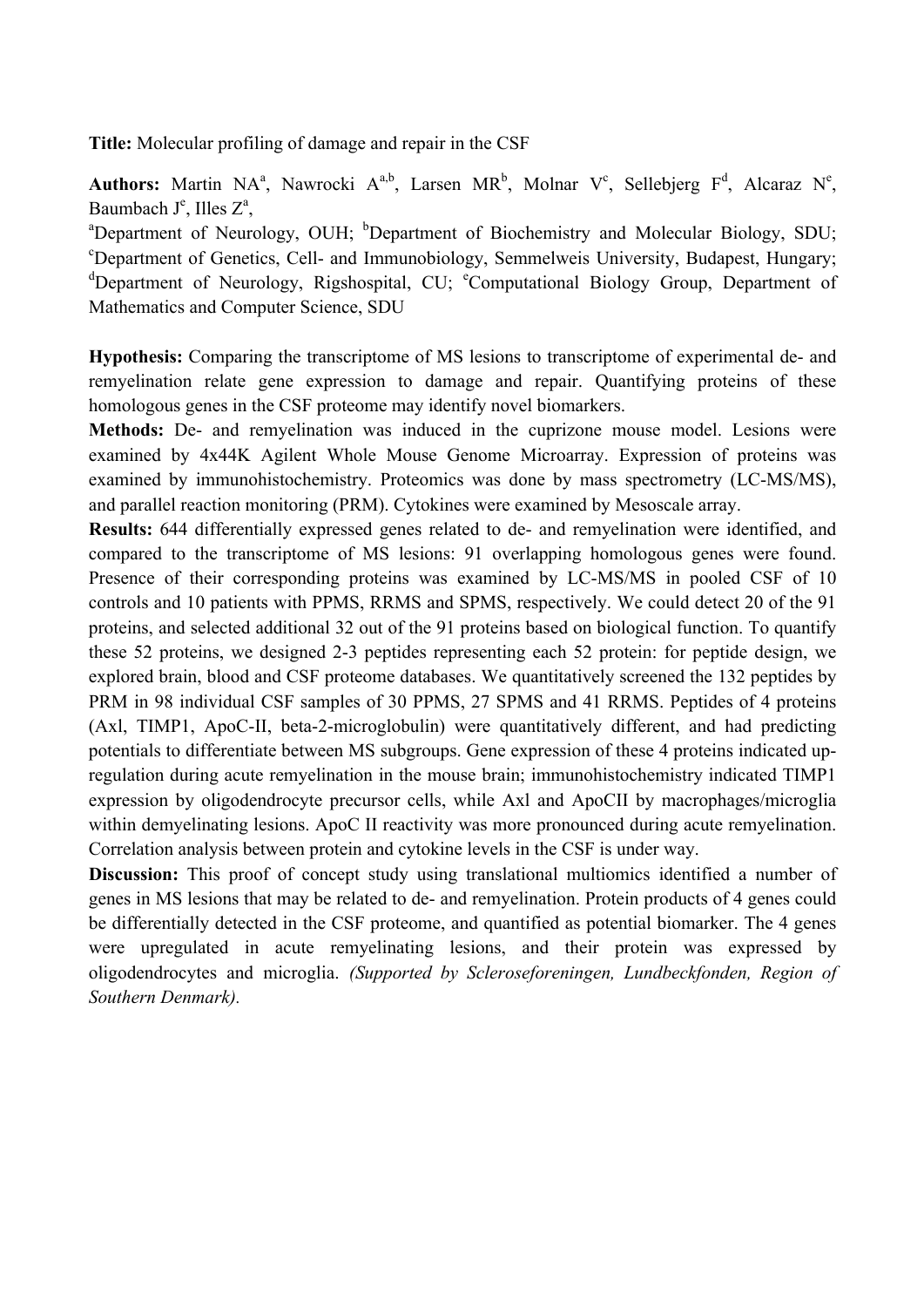#### **Title: Smoking affects the interferon-beta treatment response in multiple sclerosis**

**Authors:** Petersen ER, Oturai AB, Koch-Henriksen N, Magyari M, Sørensen PS, Sellebjerg F, Søndergaard HB

#### **Objective**

To investigate whether smoking before and during treatment with interferon-beta (IFN-beta) is associated with the relapse rate, and whether there is an interaction between smoking and *HLA-DRB1\*15:01*, *HLA-A\*02:01* and the *NAT1* variant rs7388368A previously reported to interact with smoking in determining multiple sclerosis (MS) susceptibility.

#### **Methods**

DNA from IFN-beta-treated relapsing-remitting (RR)MS patients from the Danish Multiple Sclerosis Biobank was extracted for genotyping of single nucleotide polymorphism (SNP)s for *HLA-DRB1\*15:01* and *HLA-A\*02:01* alleles and the *NAT1* rs7388368A variant. Information about relapses from two years before treatment start to either treatment stop or to the last follow-up visit was obtained from the Danish Multiple Sclerosis Treatment Register and smoking information from a comprehensive questionnaire.

#### **Results**

995 relapsing-remitting MS (RRMS) patients were included and evaluated before and during IFNbeta treatment. During IFN-beta treatment, smoking was significantly associated with the treatment response: smokers compared to non-smokers with an incidence rate ratio (IRR) of 1.19 (95% CI: 1.009-1.407, p=0. 039) and smoking intensity with an IRR of 1.27 (95% CI: 1.051-1.535, p=0. 013) per one additional pack of cigarettes per day. Analysis of the two years before treatment start showed no association between smoking and the number of relapses. No *HLA* association or interaction between smoking, the *NAT1* variant or disease activity was found during treatment.

#### **Conclusion**

Smoking is associated with increased disease activity in RRMS patients treated with IFN-beta. No *HLA* association was found and no interaction was observed between smoking, the *NAT1* gene variant and disease activity. Our results confirm that lifestyle factors are important in MS.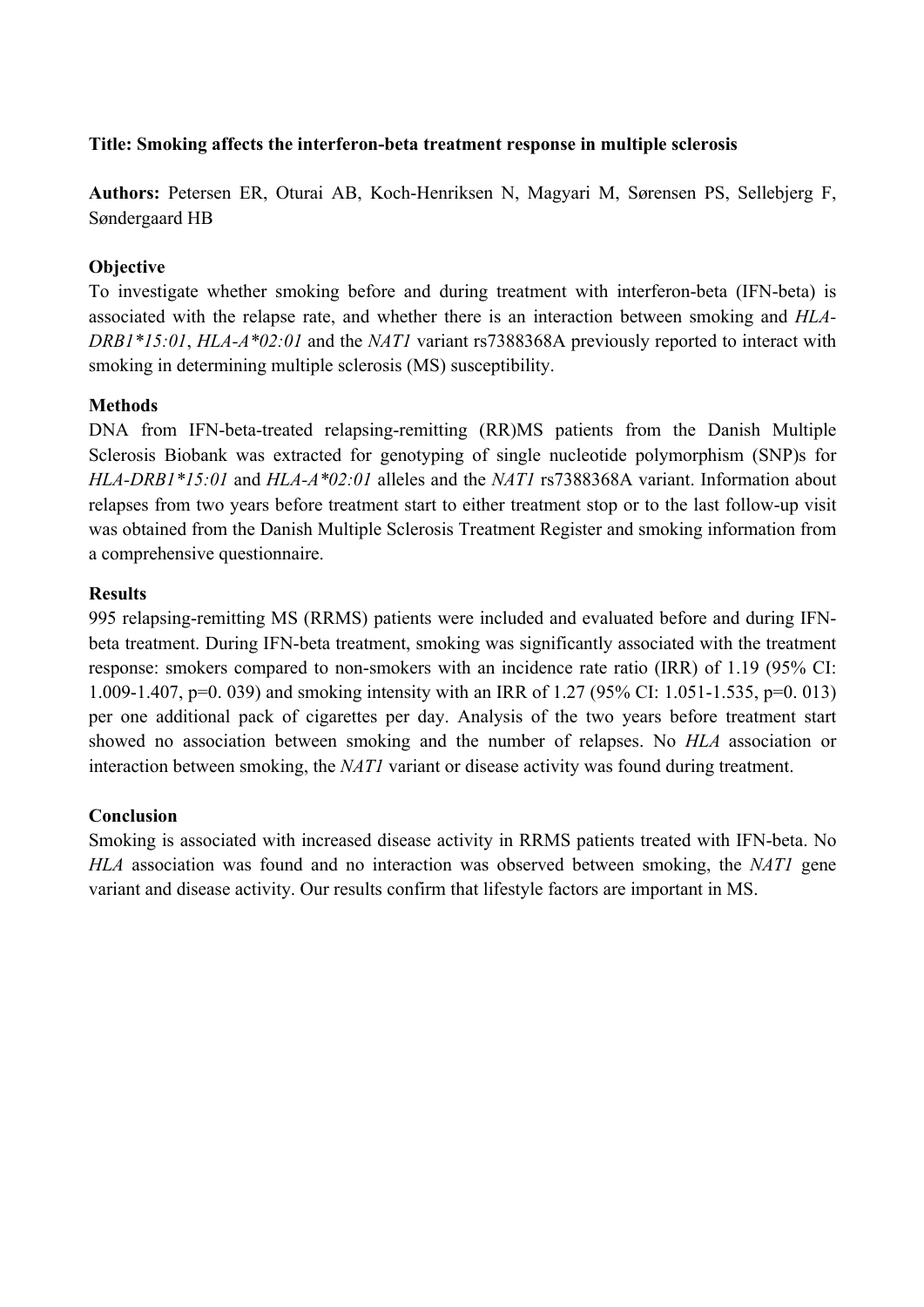**Title:** Progressive multiple sclerosis - CSF biomarkers responsive to treatment and compartmentalized inflammation

**Authors:** Jeppe Romme Christensen, Mika Komori, Marina Rode von Essen, Rikke Ratzer, Lars Börnsen, Bibi Bielekova, Finn Sellebjerg

**Hypothesis:** The first positive progressive multiple sclerosis (MS) phase 3 trials have recently been presented, however the clinical effects were moderate. Thus, an emerging question is whether the modest effect on clinical outcomes in progressive MS are explained by continued neurodegeneration independent of inflammation or continued residual inflammation with associated neurodegeneration. However, biomarkers reflecting the complex pathology of progressive MS, including low-grade and compartmentalized intrathecal inflammation, are lacking. Cerebrospinal fluid (CSF) biomarker studies have demonstrated high sensitivity for intrathecal inflammation by soluble CD27 (sCD27, a marker of T cell inflammation). We hypothesized that the high sensitivity of CSF sCD27 would translate into responsiveness to anti-inflammatory treatment and sensitivity for residual inflammation after treatment.

**Methods:** Baseline and week 60 follow-up CSF samples from progressive MS patients from two open-label trials of natalizumab or methylprednisolone treatment were included. CSF concentrations of soluble surface markers, a panel of chemokines and cytokines, and neurofilament light chain (NFL, marker of axonal damage) and myelin basic protein (MBP, marker of demyelination) were analysed by electrochemiluminescent and ELISA assays.

**Results:** Natalizumab treatment (N=17) significantly reduced CSF concentrations of sCD27, sCD21, IL10, IL12p40, TNF-alpha and CXCL10. Methylprednisolone treatment (N=23) significantly reduced sCD27, sCD21 and IL12p40. For both treatments, CSF sCD27 showed the most significant decreases and superior signal-to-noise ratios for change during treatment, but remained above reference levels for healthy donors. Correlation analyses of CSF markers of inflammation and axonal damage in baseline samples  $(N=52)$ , change during treatment  $(N=39)$  and in post-treatment samples (natalizumab or methylprednisolone) revealed sCD27 as the only CSF inflammatory biomarker consistently showing strong correlation with NFL concentrations.

**Discussion:** Treatment of progressive MS with natalizumab or methylprednisolone results in significant decreases of CSF inflammatory markers, and validates CSF sCD27 as a highly sensitive biomarker of intrathecal inflammation which captures residual inflammation after antiinflammatory treatment. Importantly, CSF sCD27 consistently correlates with axonal damage, emphasizing that intrathecal inflammation are associated with tissue damage also after antiinflammatory treatment. These findings support the concept of compartmentalized inflammation in progressive MS and the use of CSF sCD27 in small phase 2 trials for identifying drug candidates for progressive MS.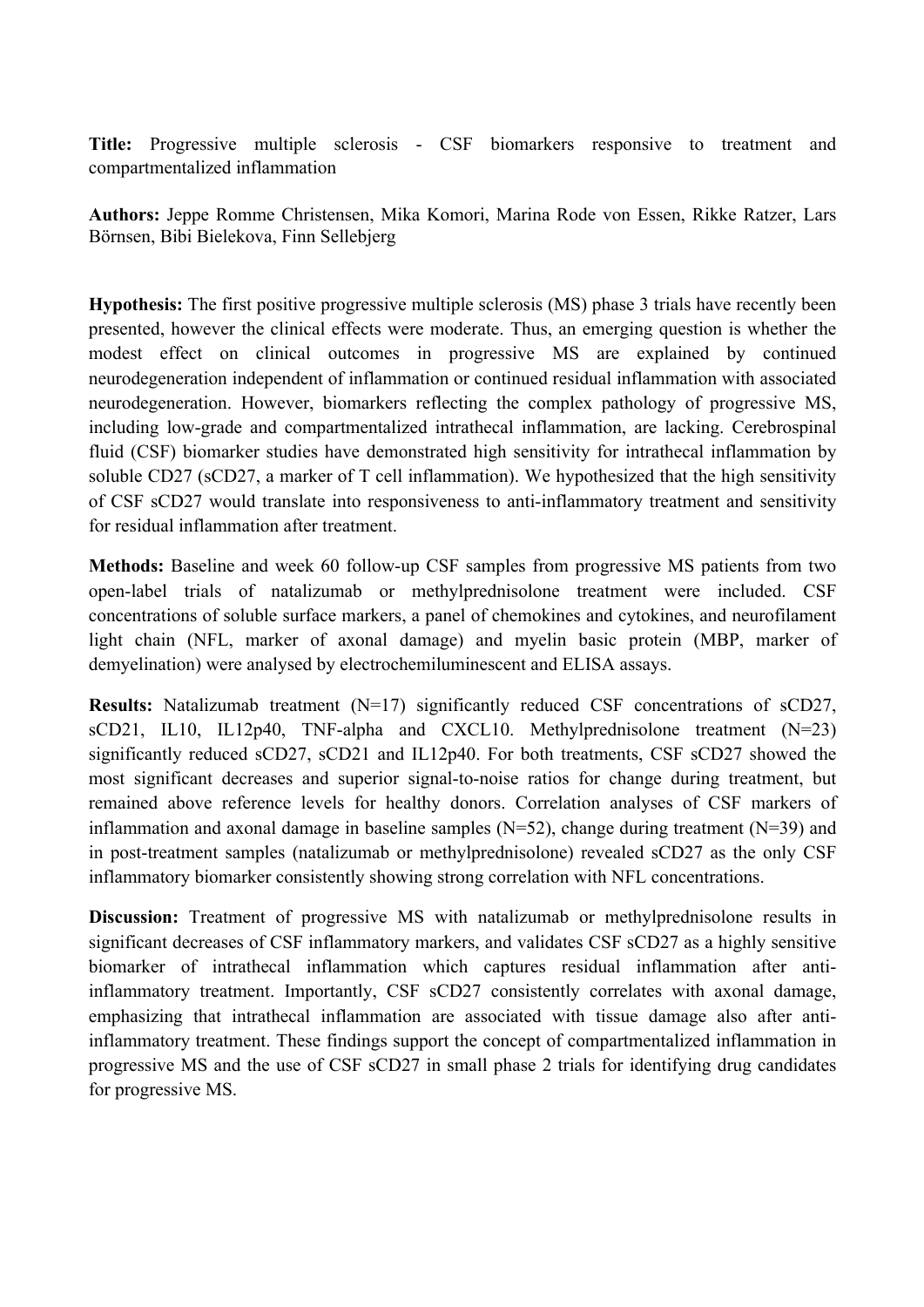**Title:** Muscle fatigability in persons with multiple sclerosis – preliminary data.

Authors: M. Riemenschneider<sup>1</sup>, T. Kjølhede<sup>1</sup>, K. Overgaard<sup>1</sup>, Lars G. Hvid<sup>1</sup>, Egon Stenager<sup>2,3</sup>, U. Dalgas<sup>1</sup>.

*1: Section for Sports Science, Department of Public Health, Aarhus University, Denmark*

*2: MS-Clinic of Southern Jutland (Sønderborg, Esbjerg, Kolding), Department of Neurology, Sønderborg, Denmark*

*3: Institute of Regional Health Research, University of Southern Denmark, Odense, Denmark*

**Objective and hypothesis:** The purpose of this study is to 1) compare fatigability of m. quadriceps induced by either isokinetic or isometric muscle contractions in persons with multiple sclerosis (pwMS) and in healthy controls, and 2) evaluate the potential involvement of central and peripheral mechanisms. It was hypothesized that muscle fatigability would be greater in pwMS after both types of fatiguing contraction protocols when compared to healthy controls, and furthermore that this difference would be due to excessive central fatigability in pwMS.

**Methods:** 20 MS patients and 10 HC subjects had their m. quadriceps maximal strength and voluntary muscular activation determined, along with muscle fatigability during maximal isometric and isokinetic contraction protocols. Fatigability is expressed as the relative decline in torque, whereas peripheral- and central fatigability was determined by the twitch-interpolation technique.

**Results:** Our preliminary data showed that muscle fatigability was greater in pwMS than HC after the isokinetic protocol (31 vs. 20  $\%$ , p<0.05), and tended to be greater after the isometric protocol (63 vs. 54 %, p=0.07). Additionally, muscle fatigability was greater after the isometric protocol than the isokinetic protocol (p< 0.05 in both groups). Central fatigability tended to be higher in pwMS than in HC (isokinetic: 13 vs. 1 %,  $p=0.13$  and isometric: 38 vs. 22 %,  $p=0.08$ ). No significant differences in peripheral fatigability was observed.

**Discussion:** This is the first study to investigate muscle fatigability in pwMS in lower extremities during both isometric and isokinetic contractions. Muscle fatigability is more pronounced in pwMS when compared to HC. A plausible explanation to this difference is the higher level of central fatigability observed in pwMS. Although, these findings are preliminary they emphasize the importance of physical rehabilitation as physical exercise has been shown to improve muscular functionality.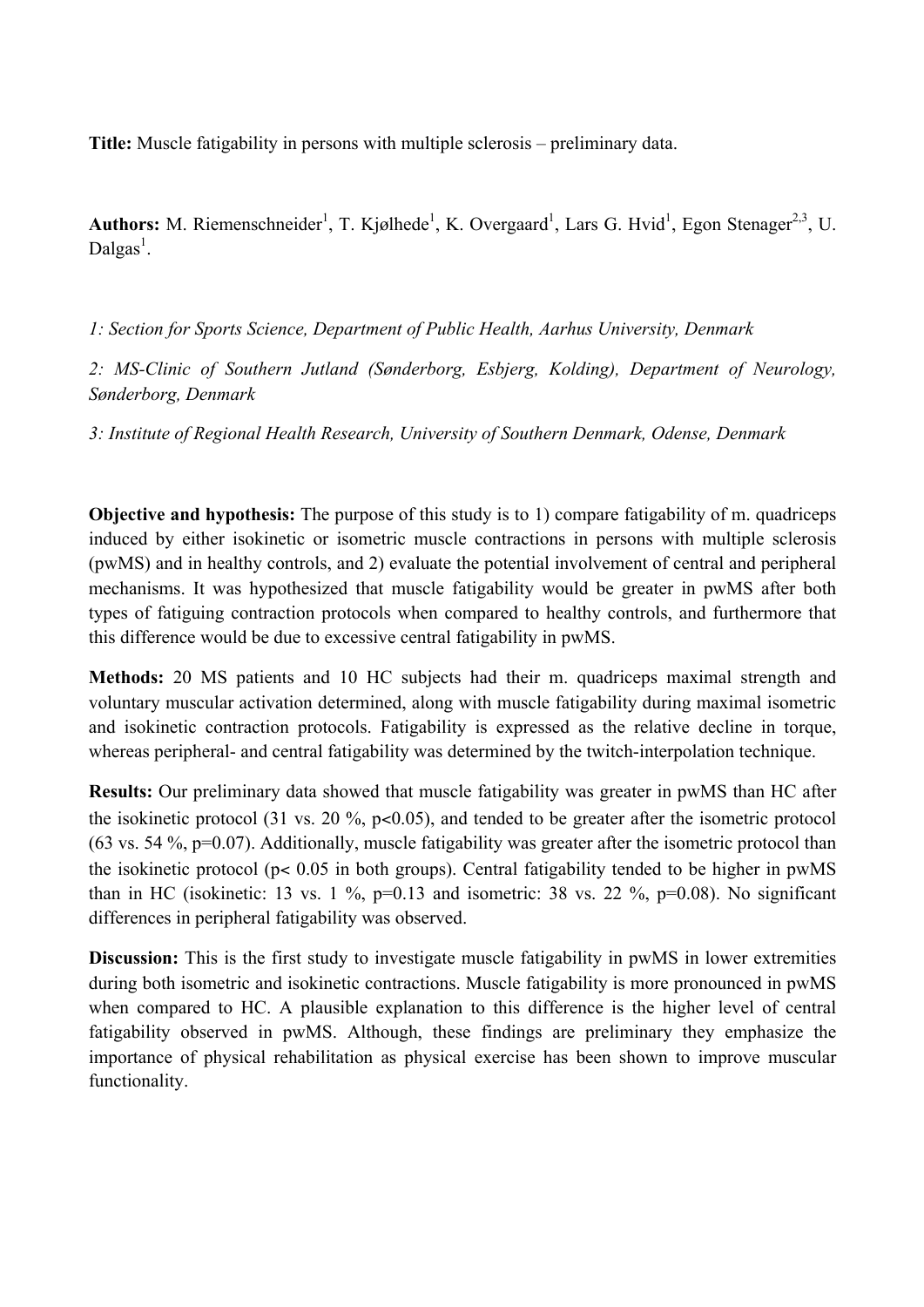**Titel:** Post-transkriptionel regulering af tumor nekrose faktor og andre mikroglia-producerede cytokiner.

**Forfattere:** Jensen KT<sup>1</sup>, Nielsen HH<sup>2</sup>, Kjems J<sup>3</sup>, Finsen B<sup>1</sup>. <sup>1</sup>Neurobiologisk Forskning, Institut for Molekylær Medicin, Syddansk Universitet, <sup>2</sup>Neurologisk Afdeling, Odense Universitetshospital, <sup>3</sup>Institut for Molekylærbiologi og Genetik, Interdisciplinary Nanoscience Center iNANO, Aarhus Universitet.

**Hypotese:** Multipel sklerose (MS) associeres ofte med tilstedeværelsen af autoimmune, myelinspecifikke T celler, som forårsager demyelinering og aksonal skade. Der er dog beviser for, at disse celler også kan have fordelagtige egenskaber og fremme regenerative processer så som remyelinering. I en musemodel for MS har vi vist, at interferon gamma (IFN-γ) og interleukin (IL)- 17-producerende, myelinspecifikke T celler stimulerer translationen af transkriptet for det proinflammatoriske cytokin tumor nekrose faktor (TNF) i hjernens mikroglia. Hypotesen er, at dette foregår gennem op- eller nedregulering af specifikke, ikke-kodende RNA molekyler betegnet cirkulær RNA (circRNA), lange ikke-kodende RNA (lncRNA) og mikroRNA (miRNA), som er kendt for at være involveret i post-transkriptionel genregulering.

**Metoder:** Udtrykket af TNF undersøges i IFN-γ og IL-17-stimulerede (0-100ng/ml) primære mikrogliakulturer etableret fra p0-p3 C57BL/6 mus. mRNA og protein måles hhv. ved brug af q-PCR og ELISA. RNA sekvensering anvendes til at analysere mikroglias udtryk af circRNA/lncRNA/miRNA, og prøverne udgør mikroglia stimuleret med dén koncentration af IFNγ/IL-17, som resulterer i den højeste TNF koncentration. Via bioinformatik udvælges en gruppe af circRNA/lncRNA/miRNA kandidater, og deres cellulære ekspression undersøges vha. *in situ* hybridisering i 1) en musemodel, der kombinerer adoptiv T celle transfer med aksonal læsion af perforant pathway og 2) i vævsprøver fra afdøde MS patienter. Ved brug af *in situ* hybridisering og immunhistokemiske farvninger korreleres udtrykket af circRNA/lncRNA/miRNA med tilstedeværelsen af myelinspecifikke T celler, mikroglia og udtrykket af TNF.

**Resultater:** Foreløbige resultater viser, at stimulering med 10ng/ml IFN-γ resulterer i den højeste mikrogliale produktion af TNF mRNA og protein, hvorimod lave koncentrationer af IL-17 (0- 10ng/ml) ikke viser nogen effekt. Effekten af højere koncentrationer (10-100ng/ml) af både IFN-γ og IL-17 undersøges i øjeblikket.

**Diskussion:** Ikke-kodende RNA'er er potentielt gode terapeutiske targets, som kan være cellespecifikke, og en forbedret viden om deres regulering af mikroglial cytokinproduktion kan vise sig betydningsfuld for udviklingen af nye og bedre behandlingsmuligheder for patienter med MS.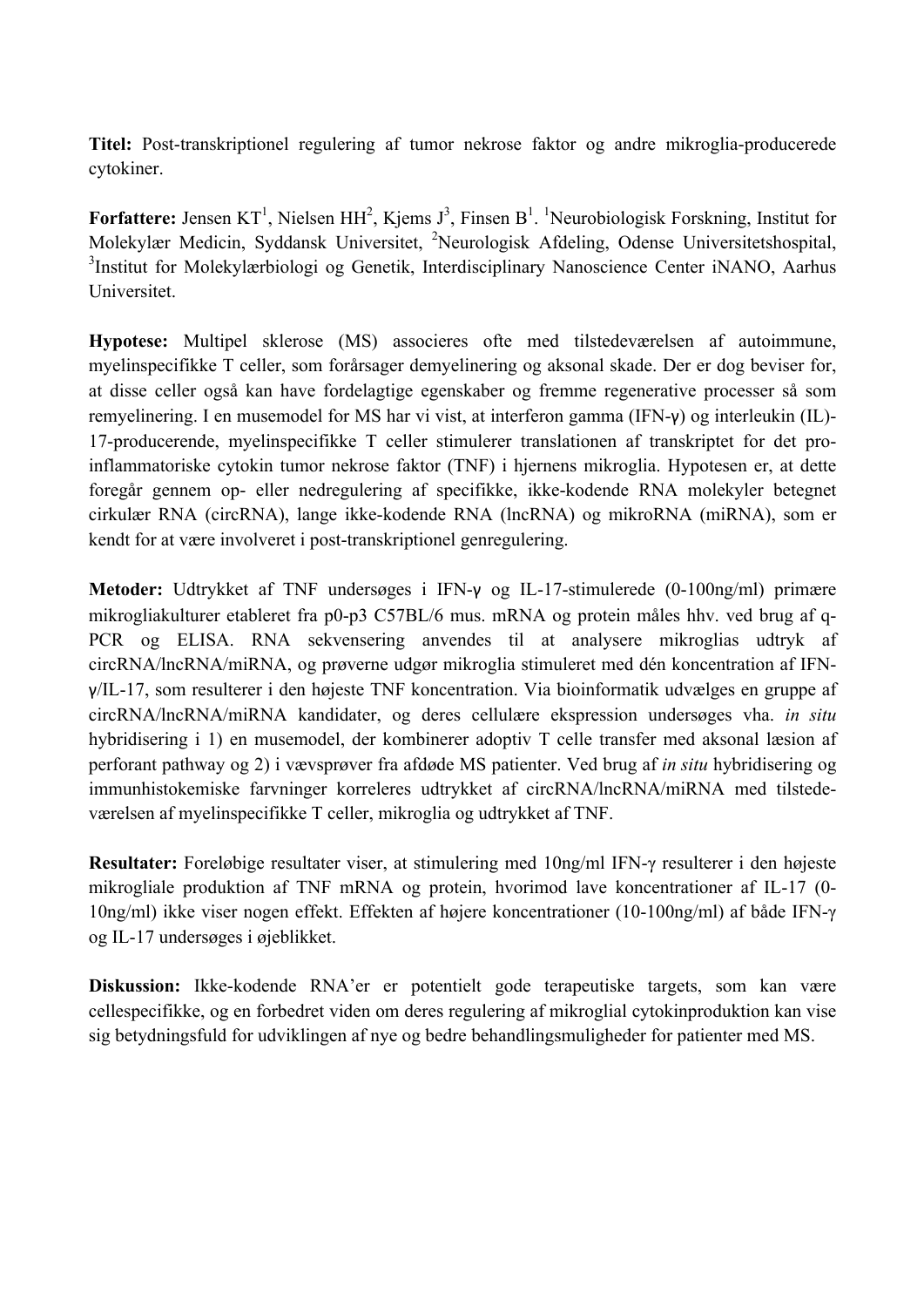**TIlte:** Localization of antibody deposition by sterile injury in the brain

**Authors:** Marlene Thorsen Mørch, Sofie Forsberg Sørensen, Reza Khorooshi, Nasrin Asgari and Trevor Owens

**Hypothesis:** Sterile injury in the brain determines localization of antibody deposition

**Method:** A sterile injury was created in the brain of female C57Bl/6 mice by stereotactic injection. At 1, 2, 4 or 7 days post injury mice received an intrathecal injection into the cerebrospinal fluid (CSF) via cisterna magna of 300µg of immunoglobulin-G (IgG) either from neuromyelitis optica patients (NMO-IgG) or from healthy donors. To determine where antibodies were localized, brain sections from perfused mice were evaluated for human IgG deposition 1 day after intrathecal injection. NMO-like pathology was evaluated in mice that received NMO-IgG with complement by measuring loss of aquaporin 4 and glial fibrillary acidic protein staining, and deposition of complement.

**Results:** Significant deposition of IgGs was observed at the sterile injury, compared to low level non-specific deposition elsewhere. The level of deposition at the injury site peaked transiently at 1 day, with low level deposition still present 7 days post injury. Complement-dependent astrocyte pathology was observed at the injury site but only in mice receiving NMO-IgG.

**Discussion:** Injury-directed distribution of antibodies from the CSF may have relevance to autoimmune etiology and pathology, as well as responses to inflammation and in repair. . Encounter of autoantibodies with specific antigen can lead to hypersensitivity reactions and pathology. Antibodies in the CSF and their distribution are of interest in the context of multiple sclerosis and NMO, as IgG antibodies are present in CSF as well as in pathological lesions of both diseases.

This study demonstrates that a prior injury can influence IgG trafficking in CSF. The molecular mechanism behind site-specific deposition and its dependence on time after injury is still being elucidated. Together these findings suggest that prior, possible subclinical events represent an important basis for patterns of disease in the CNS.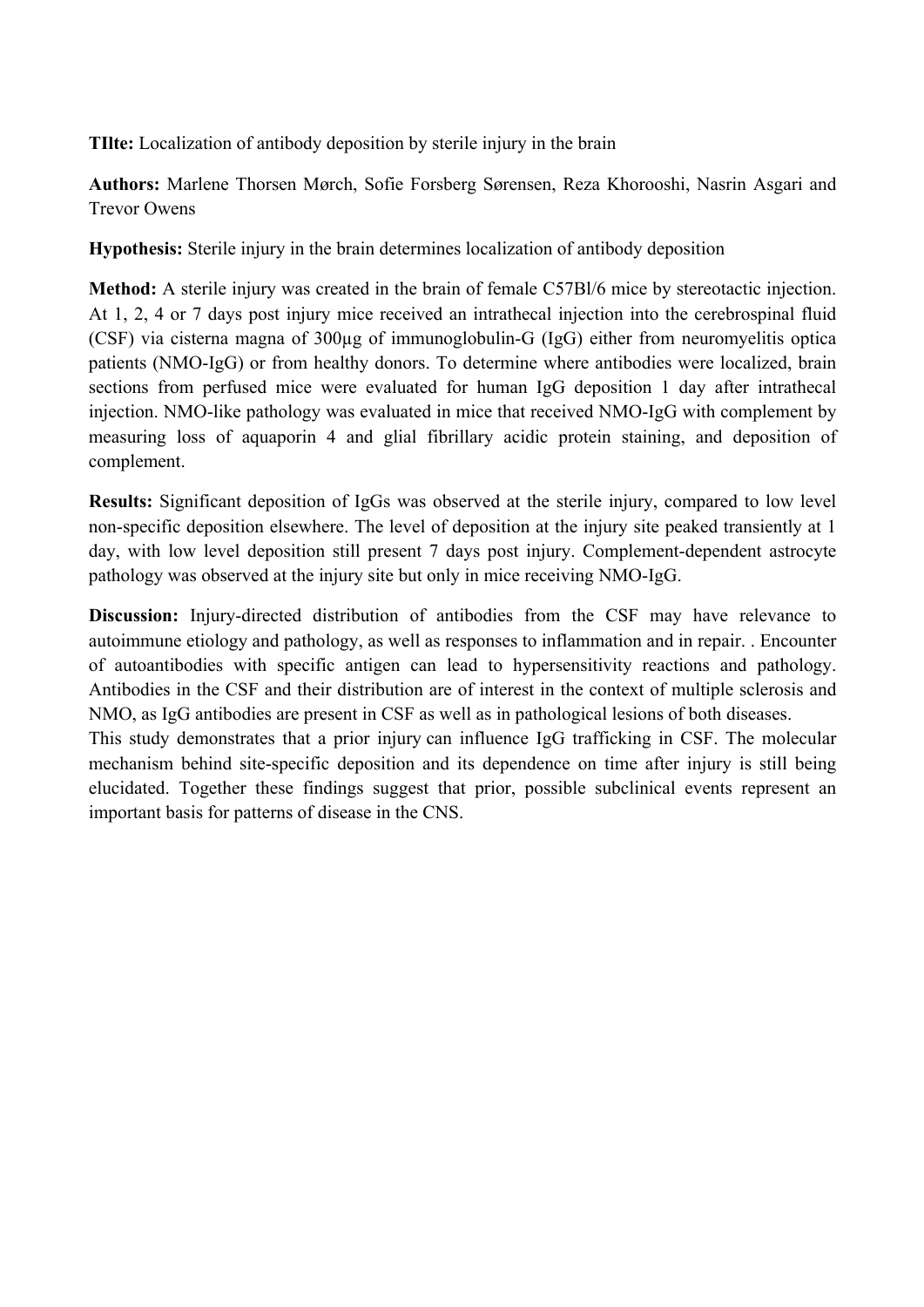**Titel:** The role of Angiotensin AT2-receptor stimulation and IL-10 signaling in an animal model of neuromyelitis optica spectrum disorder

**Authors:** Reza Khorooshi, Emil Ulrikkaholm Tofte-Hansen, Camilla Hermansen, Roser Montanana Rosell, Hannah Liska Limberg, Nasrin Asgari, Ulrike Muscha Steckelings and Trevor Owens

**Hypothesis:** Angiotensin AT2-receptor (AT2R) stimulation plays a protective role in neuromyelitis optica spectrum disorder (NMOSD)-like pathology via induction of interleukin 10 (IL-10).

**Methods:** NMOSD-like pathology was induced in wild type, AT2R - and IL-10 deficient mice by intracerebral co-injection of immunoglobulin G (IgG) purified from an NMOSD patient and human complement. Treatment consisted of intracerebral co-injection with the AT2R agonist Compound 21 (C21) at day 0 followed by intrathecal administration at day 2. Mice were sacrificed at day 4, and NMOSD-like pathology was evaluated by quantification of astrocyte damage.

**Results:** Intracerebral injection of patient derived-IgG and human complement produced NMOSDlike pathology, which was significantly attenuated by treatment with C21. The protective effect of AT2R stimulation was absent in mice lacking AT2R, confirming that the observed effect was elicited through AT2R. The stimulation of AT2R by central administration of C21 led to induction of IL-10 in the central nervous system (CNS). This finding suggested the involvement of IL-10 in the therapeutic effect of C21. Histopathology revealed exacerbated NMOSD-like pathology in IL-10 deficient mice, indicating a potential protective role of IL-10 signaling in NMOSD. However, treatment with AT2R agonist reduced pathology in IL-10 deficient mice with similar effect to that observed in wild type mice. This indicates that the protective effect of AT2R stimulation was independent of IL-10.

**Discussion:** NMOSD is a primary astrocyte disease of the CNS. IgG antibody specific for the astrocyte water channel aquaporin 4 is identified as a biomarker for NMOSD and is thought to initiate astrocyte pathology. Currently, there is no cure for NMOSD. AT2R is proposed to play a protective role in CNS diseases that may involve induction of the anti-inflammatory cytokine IL-10. This study shows that both AT2R stimulation and IL-10 signaling can play a protective role in NMOSD. Our findings identify AT2R as a new potential target in NMOSD therapy and IL-10 as an important cytokine that regulates pathology in NMOSD.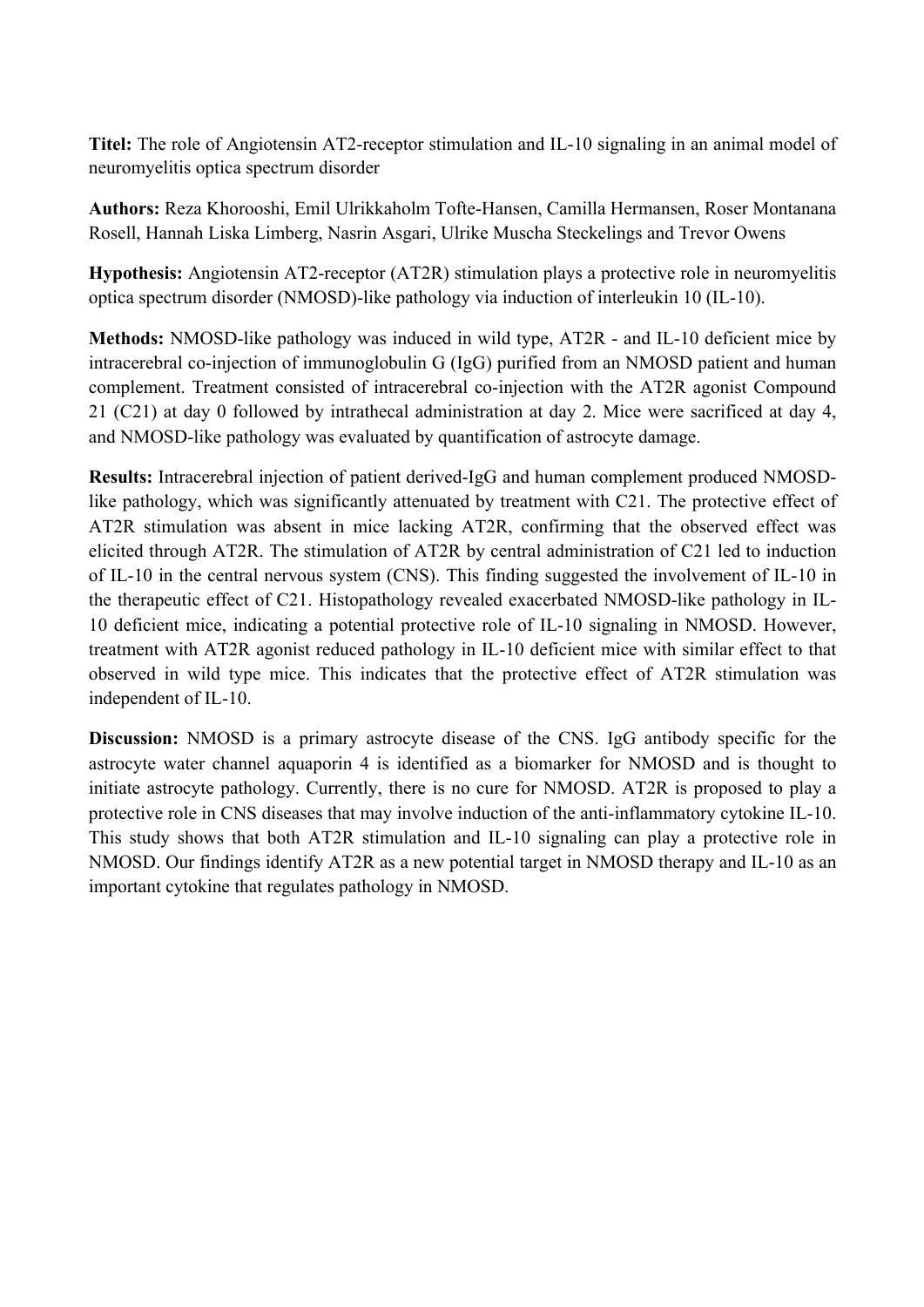**Title:** The role of CNS-endogenous NOD2 and TLR9 in neuroinflammatory disease in mice

**Authors:** Reza Khorooshi, Vian Wais, Ruthe Storgaard Dieu, Gill Webster, Trevor Owens

**Hypothesis:** Synergistic interaction between NOD2 and TLR9 within the CNS induces type I IFN and suppresses EAE

**Methods:** Microparticle immune stimulator (MIS) 416 comprises ligands for innate receptors NOD2 and TLR9. Ligands for NOD2 (MDP) and TLR9 (CpG) were used to test our hypothesis. MIS416 and CpG were administrated into the cerebrospinal fluid of mice and CNS tissue was analyzed by RT-qPCR for immunomodulators. Cellular sources of IFNβ were investigated in IFNβyellow fluorescent protein reporter mice. Myeloid cell infiltration in CNS was determined by flow cytometry. To study the effect of MIS416 or CpG on EAE, these were intrathecally injected at the onset of symptoms.

**Results:** MIS416 and CpG both triggered IFNβ induction in the CNS as well as IFNγ, IRF7, CCL2, CXCL10, iNOS, IL-6 and IL-10. Both ligands induced CNS infiltration of  $CD45<sup>+</sup>$  myeloid cells. Some CD45<sup>+</sup> extraparenchymal myeloid cells were cellular sources of IFNβ. Furthermore, injection of fluorescent-tagged MIS416 showed co-localization with  $CD45<sup>+</sup>$  myeloid cells as well as parenchymal Iba1<sup>+</sup> cells, suggesting these cells produce IFN $\beta$  as a response to MIS416 phagotosis. Treatment of EAE with MIS416 or CpG inhibited disease progression, this did not occur in IFNAR1-deficient mice. This suggests that CNS-endogenous induction of IFNβ is one mechanism by which MIS416 and CpG act to suppress MS-like disease in mice.

**Discussion:** Our findings support a general model whereby innate immune stimulation can be triggered to suppress inflammation. Previous work supporting this concept showed that stimulating an innate TLR3-driven Type I IFN response in CNS of mice with EAE inhibited disease progression<sup>1</sup>. Our findings here extend this to the TLR9 ligand CpG and to a TLR9+NOD2 bispecific particulate construct MIS416, which is currently in phase 2b clinical trial for secondary progressive multiple sclerosis. Intra-CNS effect has not been studied nor has a role for Type I IFN been shown before. By studying the effect of innate ligands individually and in synergy we will obtain a better understanding of CNS homeostasis and its regulation for therapy.

 

<sup>&</sup>lt;sup>1</sup> Khorooshi, R., et al., *Induction of endogenous Type I interferon within the central nervous system plays a* protective role in experimental autoimmune encephalomyelitis. Acta Neuropathol, 2015.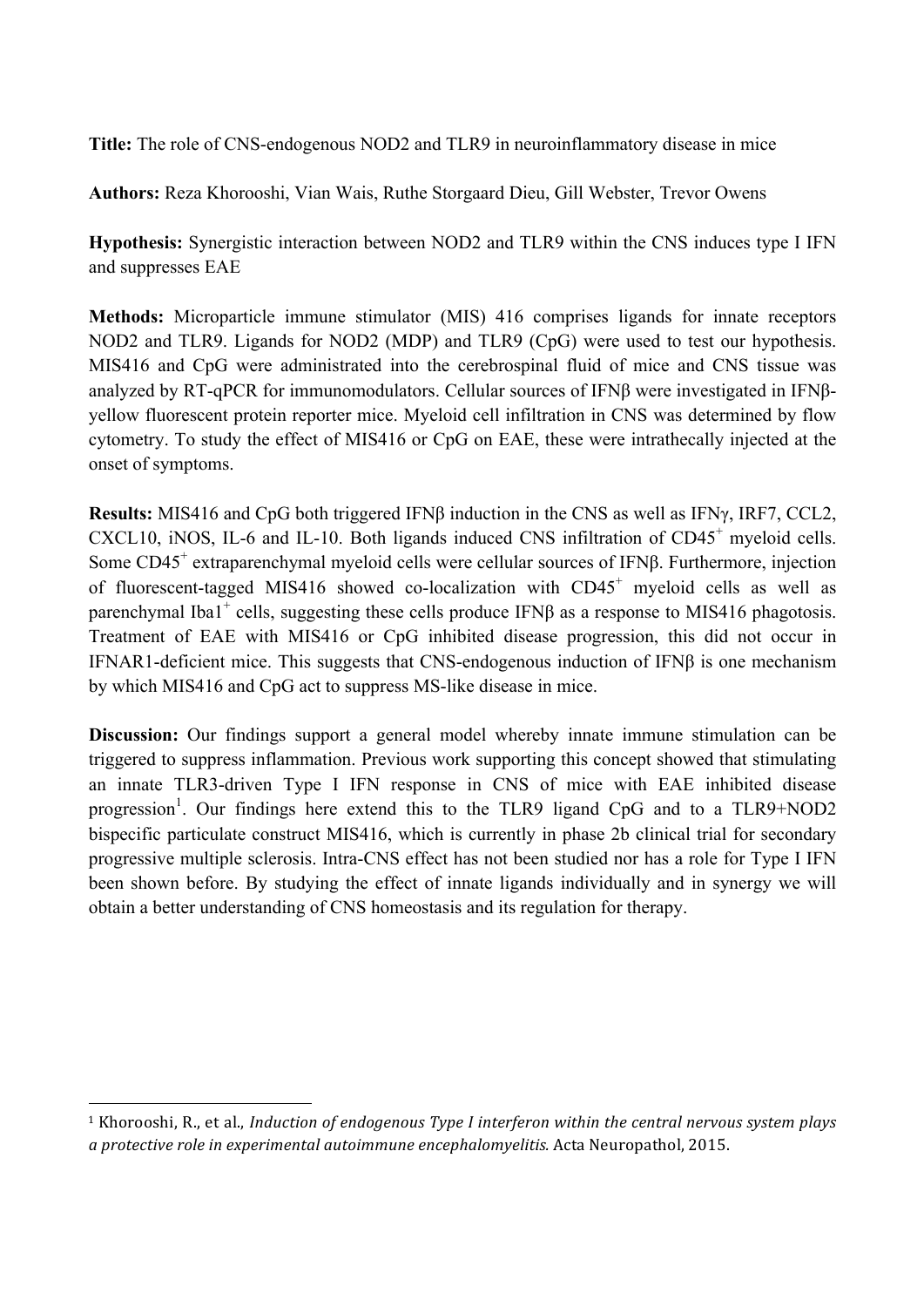**Title:** Neuronal IFN-beta–induced PI3K/Akt-FoxA1 signaling is essential for generation of  $FoxA1<sup>+</sup>T<sub>reg</sub>$  cells

Authors: Yawei Liu<sup>1</sup>, Andrea Marin<sup>1</sup>, Patrick Ejlerskov<sup>1</sup>, Louise Munk Rasmussen<sup>1</sup>, Marco Prinz<sup>2</sup>  $&$  Shohreh Issazadeh-Navikas<sup>1,\*</sup>

<sup>1</sup> Neuroinflammation Unit, Biotech Research & Innovation Centre (BRIC), Health Science Faculty, University of Copenhagen, Copenhagen Biocentre, Ole Maaløes Vej 5, DK-2200 Copenhagen N, Denmark, <sup>2</sup>Institute for Neuropathology and Centre for Biological Signaling Studies, University of Freiburg, 79106 Freiburg, Germany

Neurons reprogram encephalitogenic T cells  $(T_{(enc)})$  to become regulatory  $T_{(rec)}$  cells either FoxP3<sup>+</sup>T<sub>regs</sub> or FoxA1<sup>+</sup>T<sub>regs</sub>. We reported previously that neuronal ability to generate FoxA1<sup>+</sup> $T_{\text{regs}}$  was central to preventing neuroinflammation in experimental autoimmune encephalomyelitis. Mice lacking the cytokine interferon (IFN)β were defective in generating  $FoxA1^{+}T_{regs}$  in the brain. Neuron-induced  $FoxA1^{+}T_{regs}$  were capable of preventing chronic and demyelinating EAE in mice lacking IFNβ. Here we show that lack of neuronal IFNβ-signaling was associated with lack of neuronal expression of program death-ligand1 (PDL1), which also prevented their ability to reprogram  $T_{enc}$  cells to FoxA1<sup>+</sup>T<sub>regs</sub>. Transfer of IFNβ competent encephalitogenic T cells to mice lacking IFNβ or its receptor; IFNAR in the brain  $(Nes^{Cre}.Ifnar^{f/f})$  led to the absence of FoxA1<sup>+</sup>T<sub>regs</sub>. generation and aggravated neuroinflammation. We identified that IFNβ activated neuronal PI3K/Akt signaling. Phosphorylated Akt consequently bound to transcription factor FoxA1, which upon translocation to the nucleus induced neuronal PDL1 expression. Conversely, inhibition of PI3K/Akt, or FoxA1 and PDL1 knock-down blocked neuronal ability to generate FoxA1<sup>+</sup>T<sub>regs</sub>. Our study identified crucial molecular players central for neuronal ability to reprogram pathogenic T-cells and to generate  $FoxA1+T_{regs}$ , which could be a therapeutic target to prevent neuroinflammation.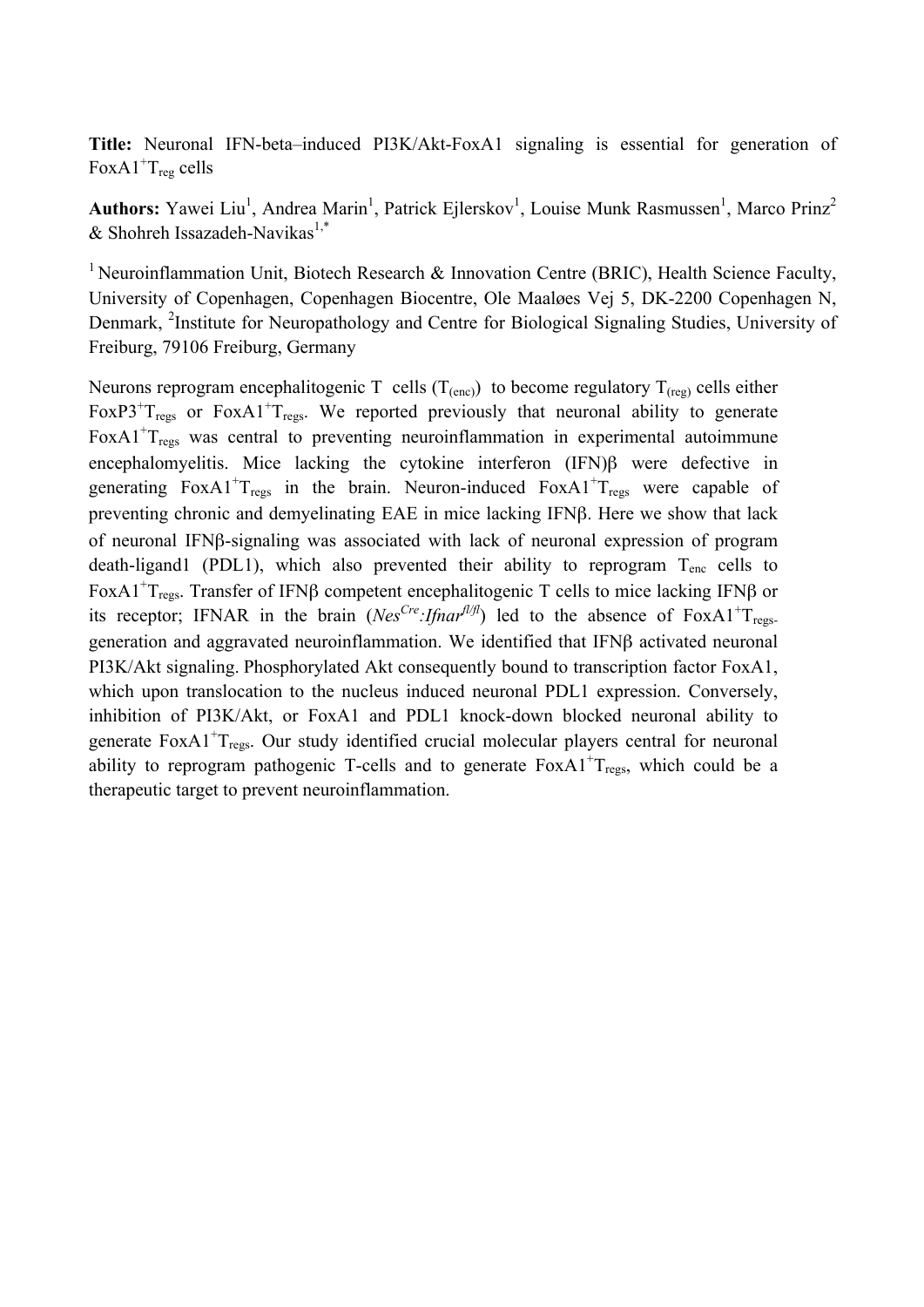**Title:** Pediatric acute demyelinating encephalomyelitis in Denmark: a nationwide population-based study

**Authors:** Magnus Spangsberg Boesen (1,2), Melinda Magyari (2,3), Morten Blinkenberg (3), Nils Koch-Henriksen (2,4), Peter Vilhelm Uldall (1), Alfred Peter Born (1).

1. Department of Pediatrics, Rigshospitalet, University of Copenhagen

2. The Danish Multiple Sclerosis Registry, Department of Neurology, Rigshospitalet, University of Copenhagen

3. Danish Multiple Sclerosis Center, Department of Neurology, Rigshospitalet, University of Copenhagen,

4. Department of Clinical Epidemiology, University of Aarhus, Clinical Institute, Aarhus

**Background:** We assessed the consequences of the consensus criteria of acute demyelinating encephalomyelitis (ADEM) proposed by the International Pediatric Multiple Sclerosis Study Group (IPMSSG), in particular regarding disease progression to MS.

**Methods:** Data were sourced from the National Patient Register, providing potential cases of ADEM during 2008–2015. This led to the following diagnostic codes (ICD-10 in brackets): optic neuritis (H46), transverse myelitis (G37.3), neuromyelitis optica (G36.0), and other acute disseminated demyelination (G04.0, G36, G36.8, G36.9, G37.8, G37.9). All medical records were reviewed to validate the register-based diagnoses and to collect clinical and paraclinical data.

**Results:** We identified 49 cases of pediatric ADEM (incidence rate 0.51 per 100,000 person-years) who all had an abnormal MRI. However, only 17 (35%) of these patients fulfilled the IPMSSG criteria regarding encephalopathy and polyfocal neurological deficits. The latter group was similar in all aspects, except for a younger age at onset and a trend towards a worse clinical outcome. After a mean follow-up time of 4.6 years (range 0.2–8.3 years) 31% had still clinical sequelae from the initial ADEM; one child with non-encephalopathic ADEM had progressed to MS; one child with encephalopathic ADEM developed radiological MS, but no further clinical events; none had relapse of ADEM.

**Conclusion:** Danish pediatricians primarily diagnose ADEM based on an MRI suggestive of ADEM. Accordingly, applying the IPMSSG consensus criteria regarding encephalopathy and polyfocal neurological deficits may considerably underestimate pediatric ADEM.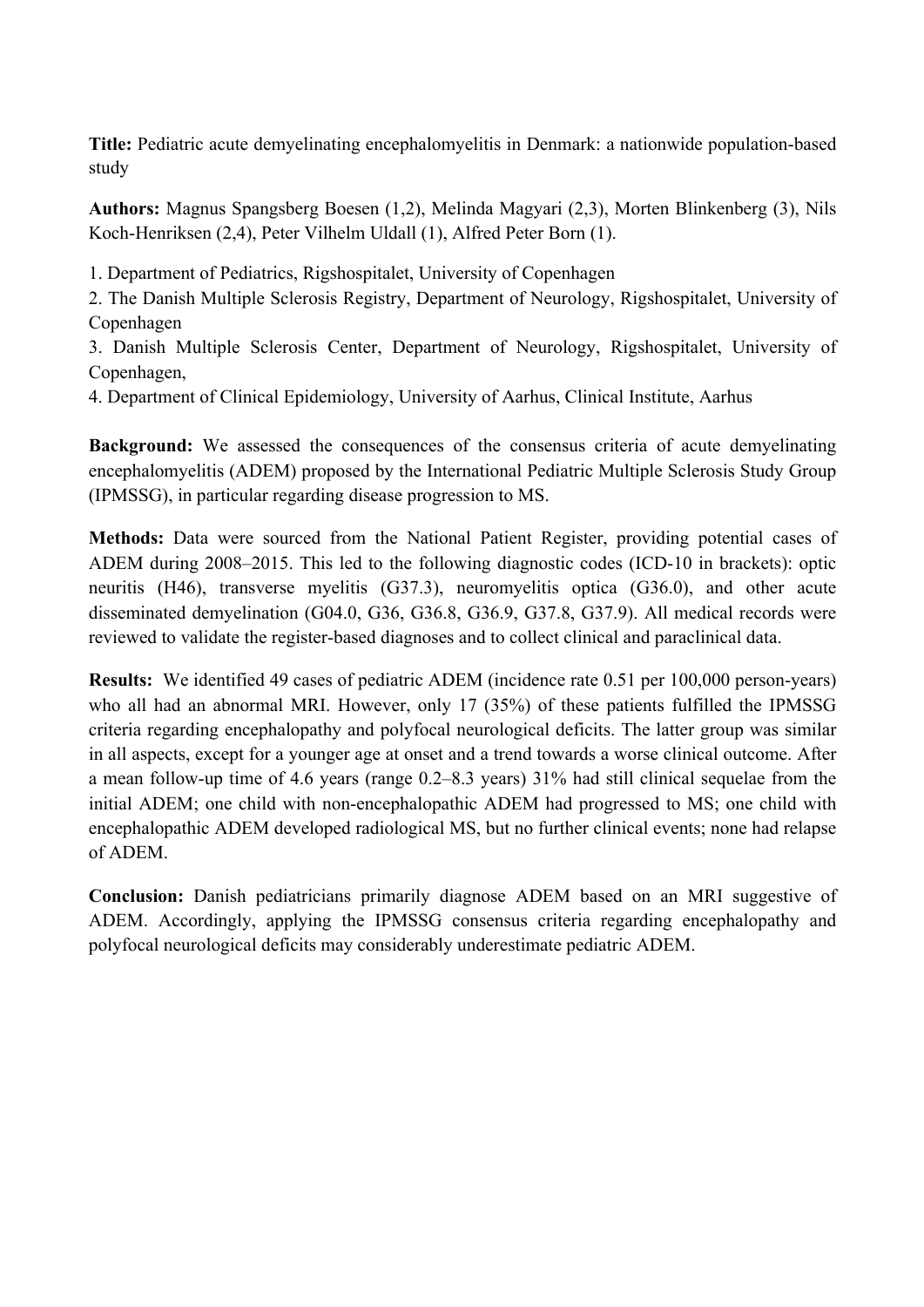**Title:** Excess mortality among multiple sclerosis patients in Denmark has dropped significantly over the past six decades

Authors: Nils Koch-Henriksen<sup>1,2</sup>, Bjarne Laursen<sup>2,3</sup>, Egon Stenager<sup>2,4</sup> Melinda Magyari<sup>2,5</sup>

<sup>1</sup>Clinical Institute, Department of Clinical Epidemiology, University of Aarhus, Aarhus, Denmark, <sup>2</sup>The Danish Multiple Sclerosis Registry, Rigshospitalet, University of Copenhagen, Copenhagen, Denmark, <sup>3</sup>National Institute of Public Health, University of Southern Denmark, Copenhagen, Denmark, <sup>4</sup>Institute of Regional Health Research, University of Southern Denmark, Odense, Denmark.

5 Danish Multiple Sclerosis Research Centre, Department of Neurology, Neuroscience Centre, Rigshospitalet, University of Copenhagen, Copenhagen, Denmark.

**Background**: Numerous studies have shown reduced life time expectancies among people with MS, but few studies have had sufficient follow-up or sufficient number of patients to assess if survival has improved with time. However, a recently published meta-analysis found no timedependent change in MS excess mortality across studies over recent decades.

**Objective**: To investigate whether short-term all-cause excess mortality in MS patients in the total Danish population has changed over the last six decades.

**Patients and methods**: All patients recorded in the nationwide Danish MS Registry with definite or probable MS and onset from 1950 through 1999 were included. Date of death and vital status were provided by the Danish Civil Registration System with follow-up in 2015. Sex-, age-, and calendaryear specific population mortality was supplied by Statistics Denmark. We used life table methods, and excess mortality was calculated as excess death rate (EDR), *i.e.* excess number of deaths per 1000 person years, and standardized mortality ratio (SMR), *i.e.* observed divided by expected number of deaths.

**Results**: We included 18,847 patients. Within the follow-up period 6,102 patients had died as opposed to 2,492 expected deaths giving a SMR of 2.45 (95% CI 2.39-2.51), and EDR was 10.63 (95% CI 10.19 - 11.09). Median time from onset to death was 35.0 years (matched population: 49.1 years) and median age at death was 69.1 years (matched population 80.2 years). The 15-year EDR dropped gradually from 11.29 (95% CI: 9.95-12.73) in the 1950-1959-onset cohort to 2.56 (95% CI: 1.98-3.18) in the 1990-1999 onset cohort. The corresponding numbers for SMR was 4.48 (95% CI: 4.06-4.92) to 1.80 (95% CI: 1.62-1.99).

**Conclusion**: The decline in excess mortality in MS patients may have several causes. Notably, the decline started decades before disease modifying treatment of MS became available, before use of MRI became widespread, and before the McDonald criteria were introduced. A change in the natural history of MS with fewer malignant cases may be a significant contributor.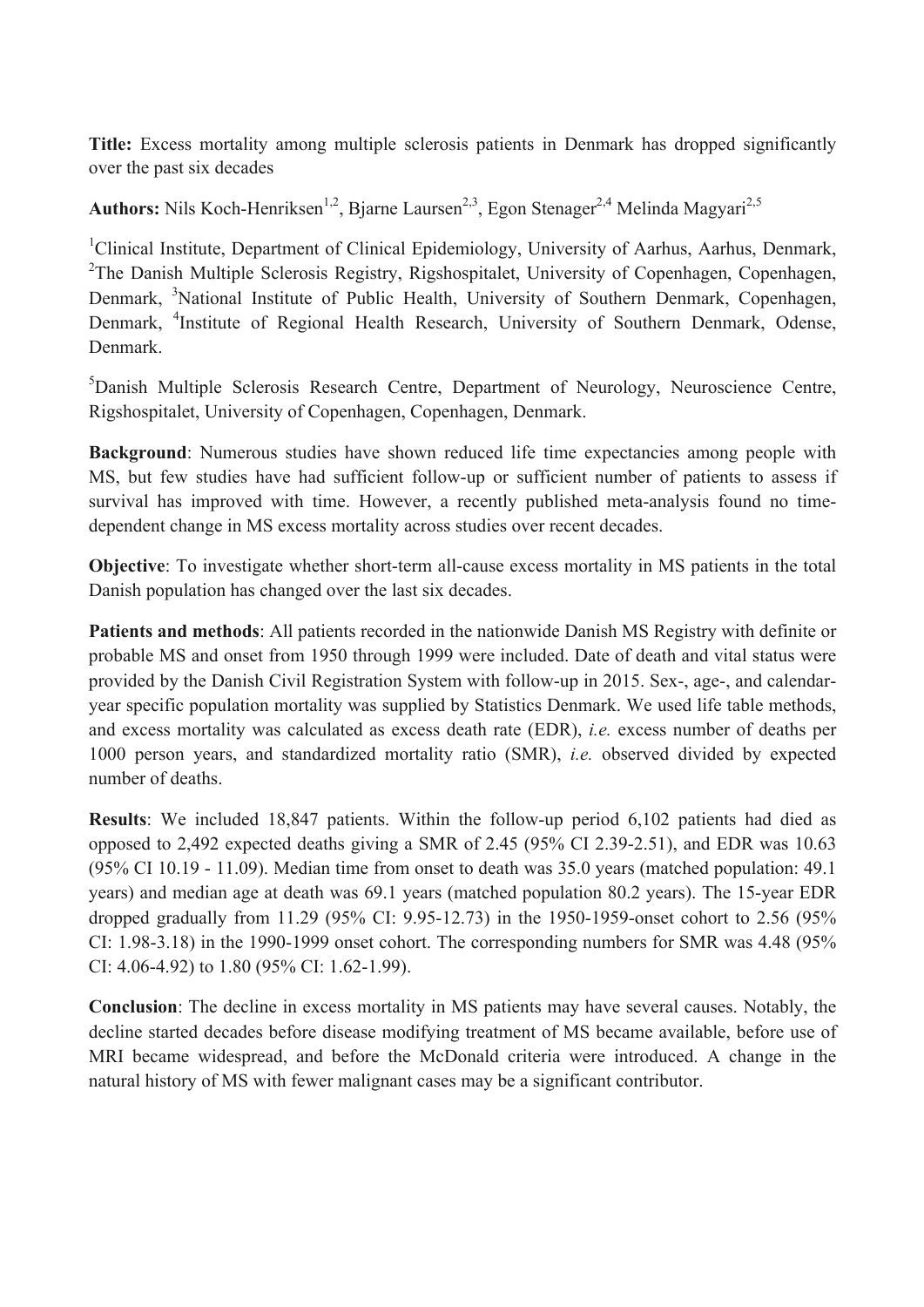**Titel**: Tolerabilitet og adhærens ved behandling med dimethylfumarate hos patienter med multiple sklerose

**Forfattere**: Tobias Sejbæk<sup>1,2</sup>, Mads Nybo<sup>3</sup>, Thor Petersen<sup>4</sup> Zsolt Illes<sup>1,2</sup>

<sup>1</sup>Neurologisk afdeling, Odense Universitets Hospital, Odense, Danmark

<sup>2</sup>Klinisk Institut, Syddansk Universitet, Odense, Danmark

<sup>3</sup>Afdeling for biokemi og farmakologi, Odense Universitets Hospital, Odense, Danmark

<sup>4</sup>Neurologisk afdeling, Aarhus Universitets Hospital, Aarhus, Danmark

**Hypotese**: Postmarketing data på tolerabilitet og adhærens ift. nye orale MS behandlinger er fortsat begrænset. Lav komplians er associeret med højere attakrate og flere sygehuskontakter. Studiet gennemgår forskelle i tolerabilitet og adhærens hos dimethylfumarate (DMF) behandlede MS patienter i Aarhus (Klinik 1) og Odense (Klinik 2).

**Metode**: Retrospektivt tværsnitsstudie med inklusion af alle patienter påbegyndt DMF i perioden marts 2014 til november 2015 (n=253, Klinik 1=103 og Klinik 2=150). Dataindsamling inkluderer demografiske data, bivirkningsprofiler, blodprøveresultater og behandlingshistorik. Lymfocytters biologisk variation er beregnet jf. International Council for Standardization in Haematology.

**Resultater**: Den gennemsnitlige behandlingslængde for patienter som ophørte behandling var 140.5±114.4 dage i Klinik 1 og 305.3±186.3 dage i Klinik 2 (p<0.001). Generelt ophørte flere patienter i behandling i Klinik 1 sammenlignet med Klinik 2 medførerende en Odds Ratio (OR) for diskontinuation på 3.56 (95% CI: 2.0-6.3, p<0.001) i Klinik 1 sammenlignet med Klinik 2. OR for diskontinuation på baggrund af en bivirkning (attak og graviditet ekskluderet) var 6.13 (95% CI: 3.0-12.7, p<0.001) i Klinik 1 sammenlignet med Klinik 2. Behandlingsnaive patienter havde en OR på 11.24 (95 % CI 2.51-50.42 p<0.01) for diskontinuation i Klinik 1 sammenlignet med Klinik 2. OR for diskontinuation hos patienter tidligere behandlet med immunologisk medicin var 4.56 (95 % CI 2.15-9.68 p<0.0001) i Klinik 1 sammenlignet med Klinik 2. Patienter i begge klinikker som tidligere var behandlet med 2 disease modifying treatments (DMTs) eller 3 DMTs havde en risiko for diskontinuation på henholdsvis 49.2% ( $p<0.001$ ) og 70.4% ( $p<0.0001$ ) sammenlignet med behandlingsnaive patienter. Ingen patienter i Klinik 1 udviklede grad III lymfopeni, 2.4 % udviklede grad III lymfopeni i Klinik 2.

**Diskussion**: Studiet viser store forskelle i tolerabilitet imellem skleroseklinikkerne. OR for discontinuation var 3.56 når man sammenlignede Klinik 1 og 2. OR for diskontinuation pga. bivirkninger (attakker og graviditet ekskluderet) var 6.13. Forskellene imellem klinik 1 og 2 var størst ved sammenligning af behandlingsnaive patienter. Patienter som tidligere var behandlet med én DMT tolererede bedre DMF end behandlingsnaive patienter. Risikoen for diskontinuation stiger jo flere præparater patienten tidligere er behandlet med. Kliniske vurdering af lymfopeni bør foretages ud fra repetitive analyser grundet biologisk varians.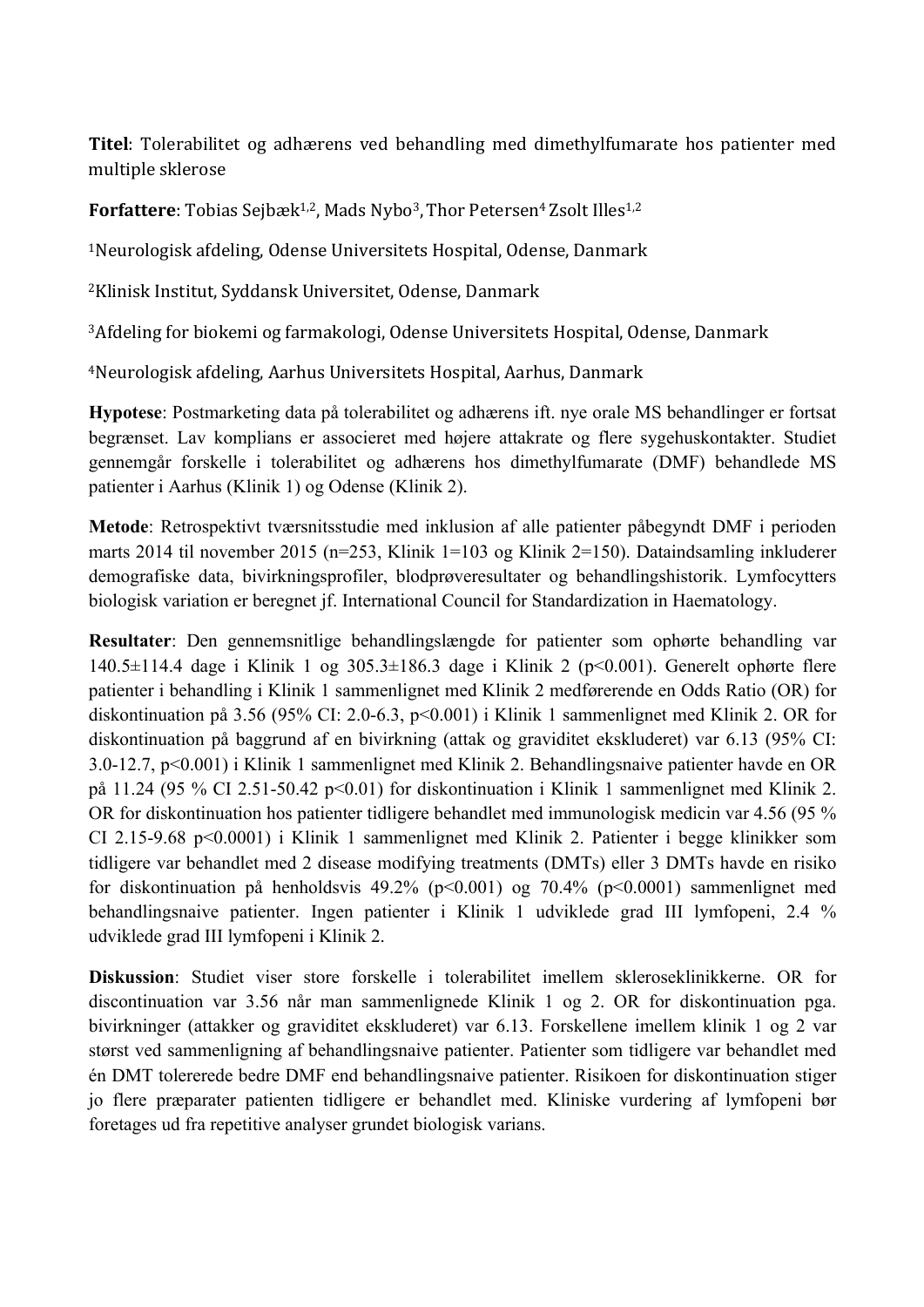**Title:** Influence of environmental factors on bone mineral density and trabecular bone score in Danish MS patients

Authors: Anna Olsson<sup>1</sup>, Helle Bach Søndergaard<sup>1</sup>, Finn Sellebjerg<sup>1</sup>

Peter Sandor Oturai<sup>2</sup>, Annette Bang Oturai<sup>1</sup>.

<sup>1</sup>Danish Multiple Sclerosis Center, Department of Neurology, Copenhagen University Hospital *Rigshospitalet, Copenhagen, Denmark and* <sup>2</sup> *Department of Clinical Physiology, Nuclear Medicine and PET, Rigshospitalet, Copenhagen Denmark.* 

**Background**: MS patients are at increased risk of reduced bone mineral density (BMD) and fractures. To date, the etiology of bone loss in MS is unclear. As we previously reported (*Olsson et al. MS Journal 2015)*, age, body mass index (BMI) and disease severity were the principal factors associated with reduced BMD in our cohort. Trabecular bone score (TBS) is a recently developed analytical tool that provides a measurement of the three-dimensional bone microarchitecture. Decreased TBS predicts an increased fracture risk independently of BMD. To date, no studies have investigated the TBS in MS patients.

**Objectives**: To assess bone quality in MS patients by TBS and to evaluate potential risk factors that may affect BMD and TBS in patients with MS.

**Methods**: 260 patients from the Danish MS Center were included. Data on BMD - measured by dual x-ray absorptiometry (DXA) in the period 2012 to 2013 – were previously published. The antero-posterior spine images from these scans were reanalyzed and TBS was calculated using the TBS iNsight software (MediMaps®). T-test and regression analyses were performed with information on smoking, alcohol, sun exposure, physical activity, diet, BMI at year 20, and vitamin D supplements - all obtained from questionnaires.

**Results**: The TBS values were not significantly different from those of an age-matched reference population. Low TBS was associated with high age  $(p<0.001)$  and high EDSS ( $p=0.021$ ). Low BMD in both lumbar spine ( $p=0.016$ ) and femur ( $p<0.005$ ) was associated with low BMI at 20 years of age. When dichotomized into *never smokers* and *ever smokers*, lower BMD in lumbar spine was found in the group of ever smokers ( $p=0.018$ ). Patients reporting regular physical activity between age 15-19 years had higher BMD in lumbar spine than patients reporting inactivity or occasional activity in this period (p=0.021).

**Discussion**: Reduced TBS was not prevalent in patients with MS, suggesting that BMD alone, and not the bone microarchitecture, is affected in patients with MS. As in the background population avoiding smoking, performing regular physical activity and maintaining a normal BMI in late adolescence likely contribute to a better bone health in MS.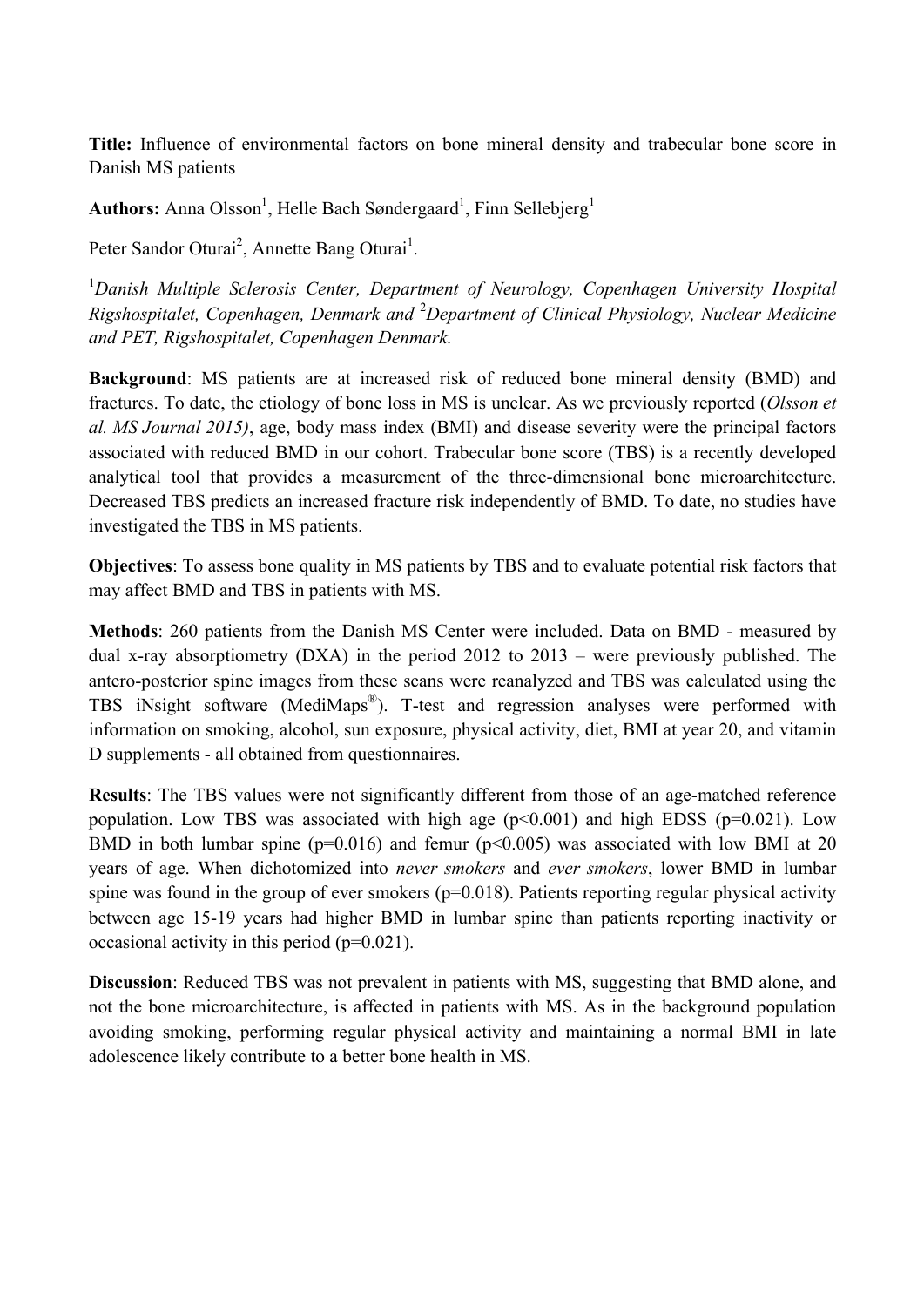**Title:** The role of neutrophile-to-lymphocyte ratio in multiple sclerosis and optic neuritis

**Authors:** Anne Katrine Bisgaard, Gorm Pihl-Jensen, Jette L. Frederiksen

**Hypothesis:** The blood neutrophil-to-lymphocyte ratio (NLR) has recently been identified as a potential predictor of systemic inflammation in several diseases. In multiple sclerosis (MS) and optic neuritis (ON) the NLR has been found significantly higher than in healthy controls (HC) and higher for patients in relapse over patients in remission. This study evaluates the significance of NLR in the different courses of MS; relapsing-remitting MS (RRMS), secondary progressive MS (SPMS) and primary progressive MS (PPMS) and ON. The NLR is also measured in relation to relapse and remission and Expanded Disability Status Scale (EDSS).

**Methods:** A total of 382 patients suffering from RRMS (n=138), SPMS (n=30), PPMS (n=55), CIS (n=19) or ON (n=140) and 813 HC were included. Complete blood count, demographic, and clinical data from MS patients were evaluated retrospectively. The NLRs were calculated and compared for all participants by Student's t-test. Logistic regression models were constructed for  $EDSS \geq 4.0$  as outcome and age, gender, NLR, C-reactive protein (CRP), erythrocyte sedimentation rate (ESR), erythrocyte distribution width (ERYDRW) and disease duration as predictor variables.

**Results:** The NLR is significant higher (*p*<0.001) in MS and ON patients compared to HC. Patients in relapse had a significant higher NLR  $(p<0.005)$  than patients in remission, but no significant difference in the CRP, ESR, ERYDRW and EDSS. SPMS and PPMS patients showed no significant difference in NLR and no significant variance between RRMS and progressive MS patients were found. No significance was found between any of the predicting variables and an EDSS score  $>4.0$ .

**Discussion:** MS and ON patients have a significantly higher NLR than HC, indicating the occurrence of chronic inflammation compared to healthy persons. NLR may be measured as a marker of disease activity, because of the significantly higher NLR in patients with relapse compared to patients in remission. This needs confirmation in future trials.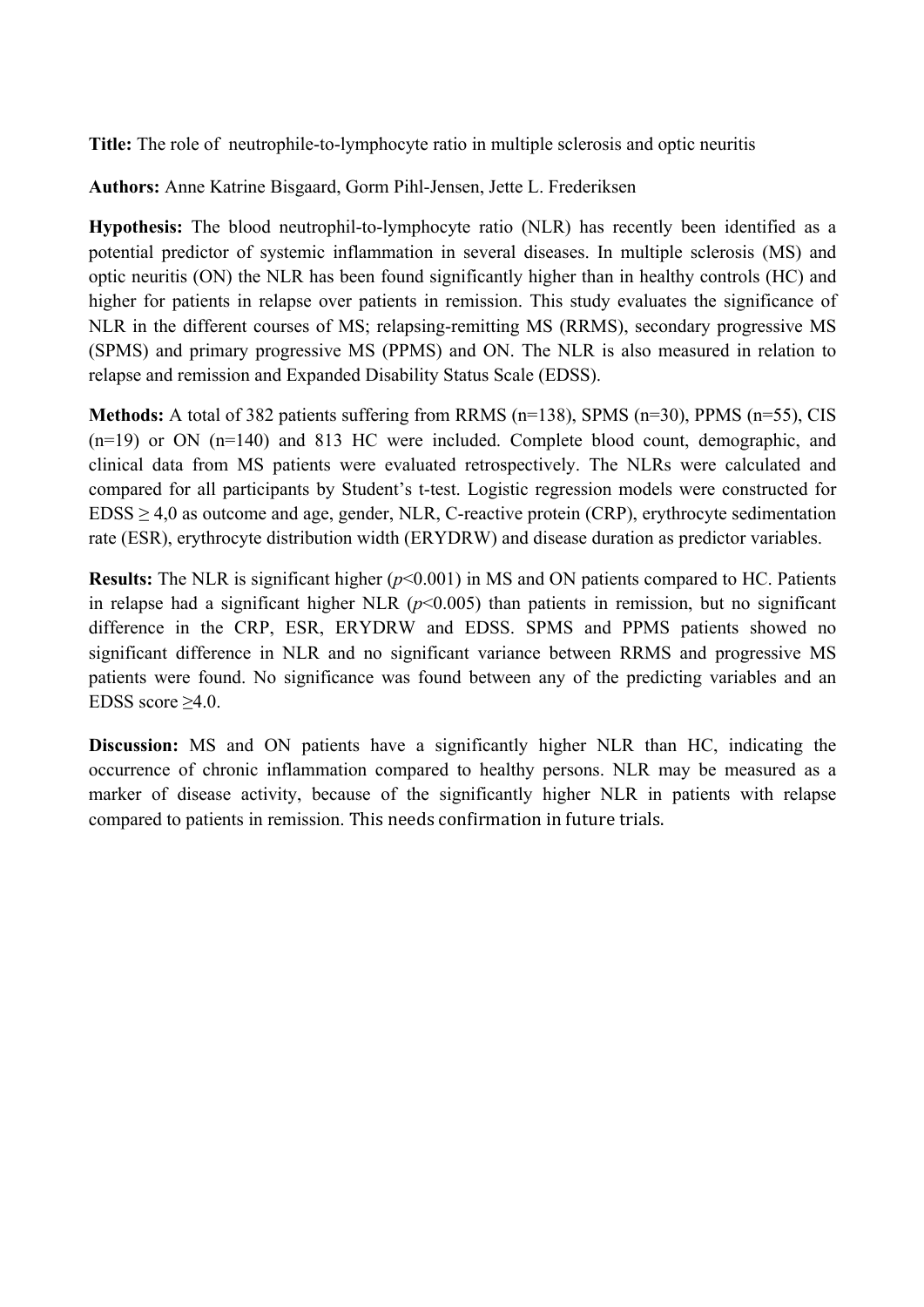**Title:** Neural Cell Adhesion Molecules in acute Optic Neuritis: Relation to clinical and paraclinical findings.

**Authors:** Jette L Frederiksen, Kiren Farooq, Sharmilee Gnanapavan

**Hypothesis:** Acute optic neuritis (AON) is an inflammatory condition of the optic nerve presumably of autoimmune origin. More than 50 % develop multiple sclerosis (MS). No studies have thus far investigated the levels of Neural Cell Adhesion Molecules (NCAM) in the CSF in AON to determine whether NCAM is associated with demographic and paraclinical findings suggestive of MS. AON patients were chosen to achieve a homogenous patient group in which complete diagnostic work up was performed within one month from onset. **Methods:** We performed a prospective study of NCAM level in the CSF in 50 adults with AON, median age 32 (range 18 to 62) years and healthy controls. Associations between NCAM levels and age, gender, results of brain MRI at 3.0 Tesla and routinely measured biomarkers in the CSF in patients with  $AON$  were assessed. **Results:** The median level of NCAM in the CSF was 348 ng/ml in AON, compared to a mean value 412 +/- 109 ng/ml in healthy controls. There was no age and gender difference. There was neither significant association between NCAM and presence of elevated leucocyte count in the CSF, nor elevated IgG index, nor presence of oligoclonal IgG bands in the CSF. No significant association was found between brain MRI and NCAM level, but patients with a normal NCAM level tended to be more likely to also have a normal brain MRI (p=0.057, Fisher exact test). The results showed a trend towards increased NCAM and the presence of Gadolinium enhancing lesions on brain MRI albeit significant.

**Discussion:** The study showed no significant association between NCAM level in the CSF and the results of routinely measured biomarkers in the CSF and brain MRI without and with Gadolinium DTPA in 50 consecutive patients with AON. In a follow up study we will examine whether NCAM levels predict development of MS.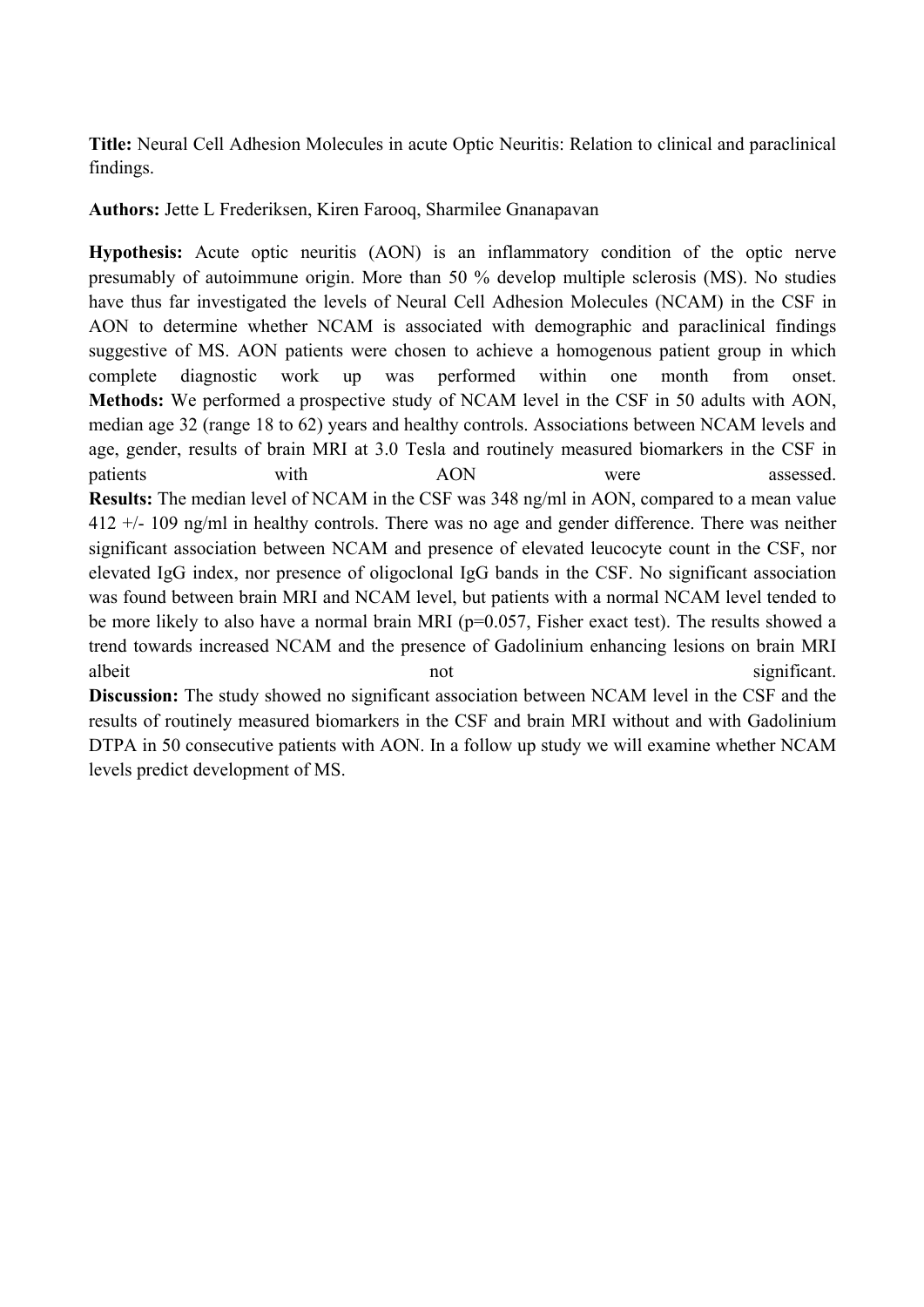**Title:** Reliability of the Six Spot Step Test

**Authors:** Callesen J, Rasmussen C.L., Richter C.R., Sunesen I.L., Naesby M.C., Skjerbaek A.G.

**Introduction:** The Six Spot Step Test (SSST) is a complex measure of gait function developed to test people with multiple sclerosis (MS). In addition to fast walking, it also encompasses acceleration, balance and coordination. Despite increasing use in clinical practice and research, no studies have so far investigated the within- and day-to-day variability.

Purpose: This study investigated the reliability in repeated measures of the SSST test within and between days in persons with MS.

**Method**: 38 MS-inpatients (EDSS 1-6, age 34-76, female: 68%) underwent a SSST and 5 min. later a re-test. This procedure was repeated two days later under the same conditions. Time was measured on a handheld stopwatch. Bland-Altman analyses were used to estimate relative and absolute 95% Limits of Agreement (LOA). Sub-analyzes with stratification for gait speed and assistive devices were conducted.

**Results:** Within-day and between-day agreements relative to the test time were  $\pm 15\%$  and  $\pm 19\%$ respectively (n=38). Variation in repeated measures tended to increase as test time increased. For tests performed in less than 20 sec. (n=32), absolute LOA within days and between days were  $\pm 1.5$ sec. and  $\pm 2.2$  sec. respectively. In tests performed without assistive devices LOA were for both outcomes  $\pm 1.7$  sec. A tendency towards a learning effect from repeated measures was observed with an estimated effect of  $\leq 0.4$  sec.

**Conclusion**: The SSST test has an acceptable within- and day-to-day reliability, despite a potential minor learning effect. For interventional purposes a change of >19% can generally be regarded as a real change. Absolute reliability tends to depend on disability level and cautious use is recommended when assistive devices is required or when the test is performed at a very slow speed.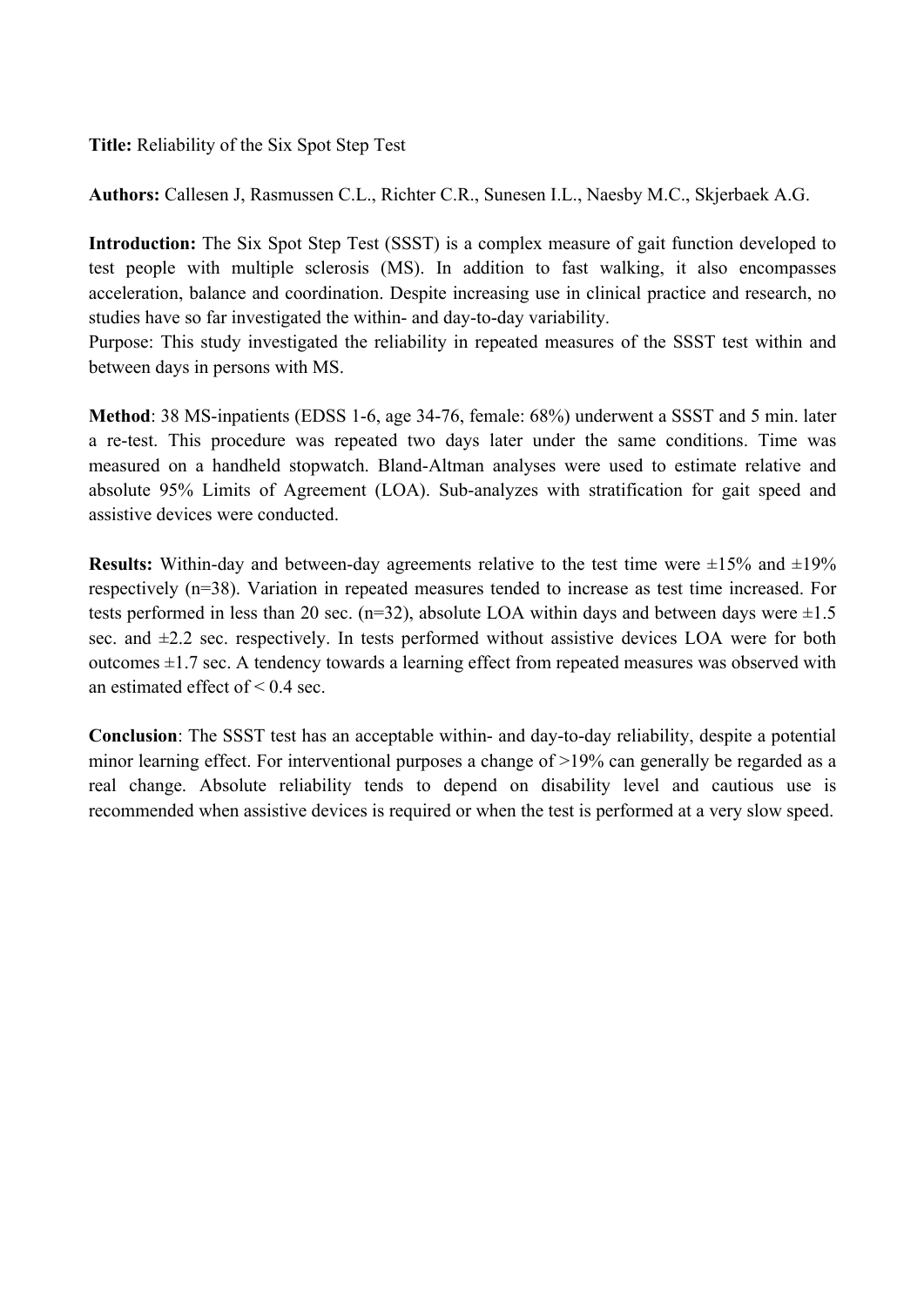**Title:** Characterization of axonal microstructure and transmission in MS with combined 7T MRI and electrophysiology

Authors: Henrik Lundell<sup>1</sup>, Anke Karabanov<sup>1</sup>, Vincent Boer<sup>1</sup>, Irina Akopian<sup>1</sup>, Morten Blinkenberg<sup>2</sup>, Finn Selleberg<sup>2</sup>, Itamar Ronen<sup>4</sup>, Esben Thade Petersen<sup>1</sup>, Tim Dyrby<sup>1,4</sup> and Hartwig Roman Siehner $1,5$ 

1. Danish Research Centre for Magnetic Resonance, Centre for Functional and Diagnostic Imaging and Research, Copenhagen University Hospital Hvidovre, Copenhagen, Denmark 2. Danish Centre for Multiple Sclerosis, Copenhagen University Hospital , Rigshospitalet, Copenhagen, Denmark 3. Department of Applied Mathematics and Computer Science, Technical University of Denmark, Kongens Lyngby, Denmark 4. C. J. Gorter Center for High Field MRI, Department of Radiology, Leiden University Medical Center, Leiden, Denmark 5. Department of Neurology, Copenhagen University Hospital Bispebjerg, Copenhagen, Denmark

7T MRI offers new insight into the pathogenesis and structure of MS lesions in gray and white matter (1,2). The increased field strength also improves quantitative imaging methods for characterization of subtle changes in normal appearing tissue. Diffusion weighted spectroscopy (DWS), unlike diffusion tensor imaging (DTI) offers cell-specific readouts sensitive to microstructural

changes in MS (3). In this ongoing study we hypothesize that the mobility of water and the metabolite N-acetylaspartate (NAA) independently reflect demyelination and axonal damage. Furthermore, we hypothesize that those markers, detectable with DWS, will describe neural transmission latency and amplitude respectively.

We plan to recruit 15 healthy controls and 30 individuals with relapsing remitting and secondary progressive MS. All participants undergo a conventional structural 3T MRI protocol for lesion characterization, white matter tract segmentation and to evaluate the degree of spinal cord involvement (4). An extensive electrophysiological examination with transcranial magnetic stimulation (TMS) is performed with focus on the transmission in corticospinal and transcallosal pathways. Finally, our DWS assessment of cell specific metabolite mobility borrows new principles from state of the art diffusion MRI techniques and is performed on the national danish 7T MRI scanner (5, 6).

Our preliminary results obtained in healthy individuals suggest that our improved 7T DWS methods allow faster and more accurate measurements of intra-axonal integrity throughout white matter.

Improved neuroimaging tools will be needed to understand the reciprocal causality between tissue de/re-generation and functional impairment and adaptation. We anticipate that our integrative approach will shed light on some basic relationships between function and structure in MS.

*This work is kindly supported by The Danish Sclerosis Foundation and by a Sapere Aude Grant from the Danish Research Council for Independent Research – Production and Technology.*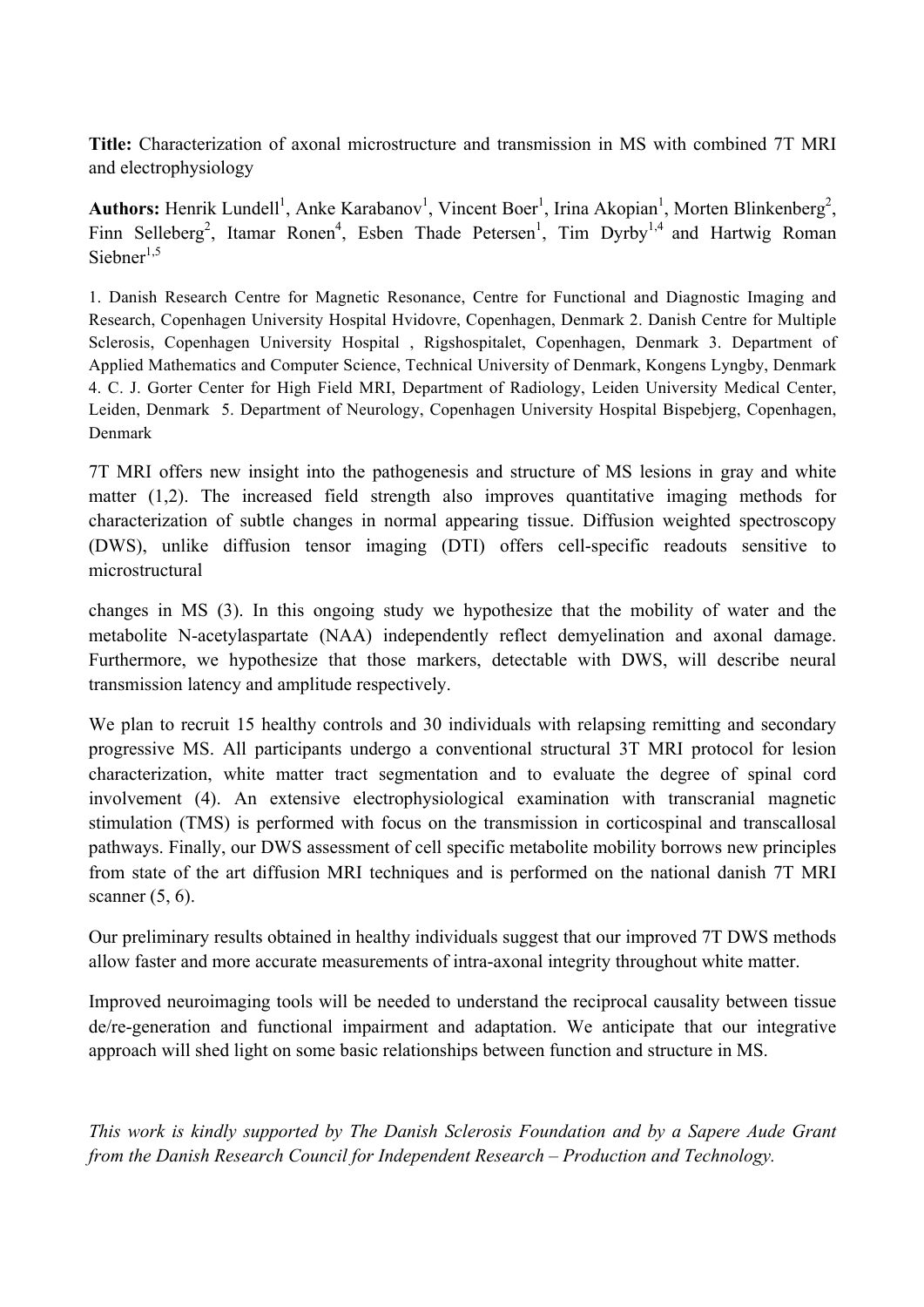**Title:** Transcriptome profiling of brain lesion evolution in MS

Authors: Elkjaer ML<sup>1</sup>, Burton M<sup>2</sup>, Martin N<sup>1</sup>, Reynolds R<sup>3</sup>, Kruse T<sup>2</sup>, Baumbach J<sup>4</sup>, Thomassen M<sup>2</sup>, Illes Z<sup>1</sup> <sup>1</sup>Department of Neurology, OUH/SDU; <sup>2</sup>Department of Clinical Genetics, OUH/SDU; <sup>3</sup>Division of Brain Science, Imperial College, London; <sup>4</sup>Department of Mathematics and Computer Science, SDU

**Hypothesis:** We hypothesize that (i) lesion evolution in the MS brain can be characterized by specific transcriptome signature that can be used for stage-specific biomarker discovery; (ii) persisting endogenous and exogenous viruses are activated in the brain and maintain inflammation.

**Methods:** We characterized 75 lesions from brain of 10 patients with secondary progressive MS (SPMS) for cellular changes (i.e. microglia/macrophage activity), myelin integrity and phagocytosis of myelin proteins by using standard histology and immunohistochemistry. The lesions covered the full spectrum of lesions evolution: normal-appearing white matter (NAWM), active, chronic active, inactive, and repairing lesions. As controls, we chose 25 white matter (WM) areas from five brains without neurological disease. We microdissected the selected lesions and extracted the RNA. Nextgeneration RNA sequencing was performed by using paired end sequencing of 2x80 bases on Illumina's NextSeq500/550. The transcriptome assembly of the RNA reads was done by using reference sequences from Ensembl and alignment program from TopHat2. We analyzed the data by using HT-seq, a edgeR package, and KEGG pathway enrichment.

**Results:** From the preliminary data comparing the chronic active MS lesions and the white matter control areas, 1301 significantly differentially expressed genes and 62 significantly differentially regulated pathways were found. The most changed genes belong to the immunoglobulin family. Other differentially expressed genes and pathways confirmed the known key factors playing a role in MS such as the presence of the  $CD8<sup>+</sup>$  T cells and  $CD20<sup>+</sup>$  B cells, oxidative stress markers,  $Ca<sup>2+</sup>/Na<sup>+</sup>$ -induced K-channels and metabolic pathways. Differentially expressed genes involved in degeneration and cell death/survival were also found, such as growth factors and components for axonal regeneration. Known HERV sequences were not found in the chronic active lesion transcriptome, but repetitive sequences may suggest novel retroviral repeats. We also found upregulated genes belonging to viral carcinogenesis pathways.

**Discussion:** Our data support lesion type specific transcriptome signature. We use *de novo* network enrichment analysis to identify new genes, and apply a novel software designed to detect cryptic virus-host fusion and low-abundance transcripts to investigate the viral theories of MS.

*Supported by Scleroseforeningen, Lundbeckfonden, Jascha Fonden, Direktør Ejnar Jonasson kaldet Johnsen og hustrus mindelegat, OUH*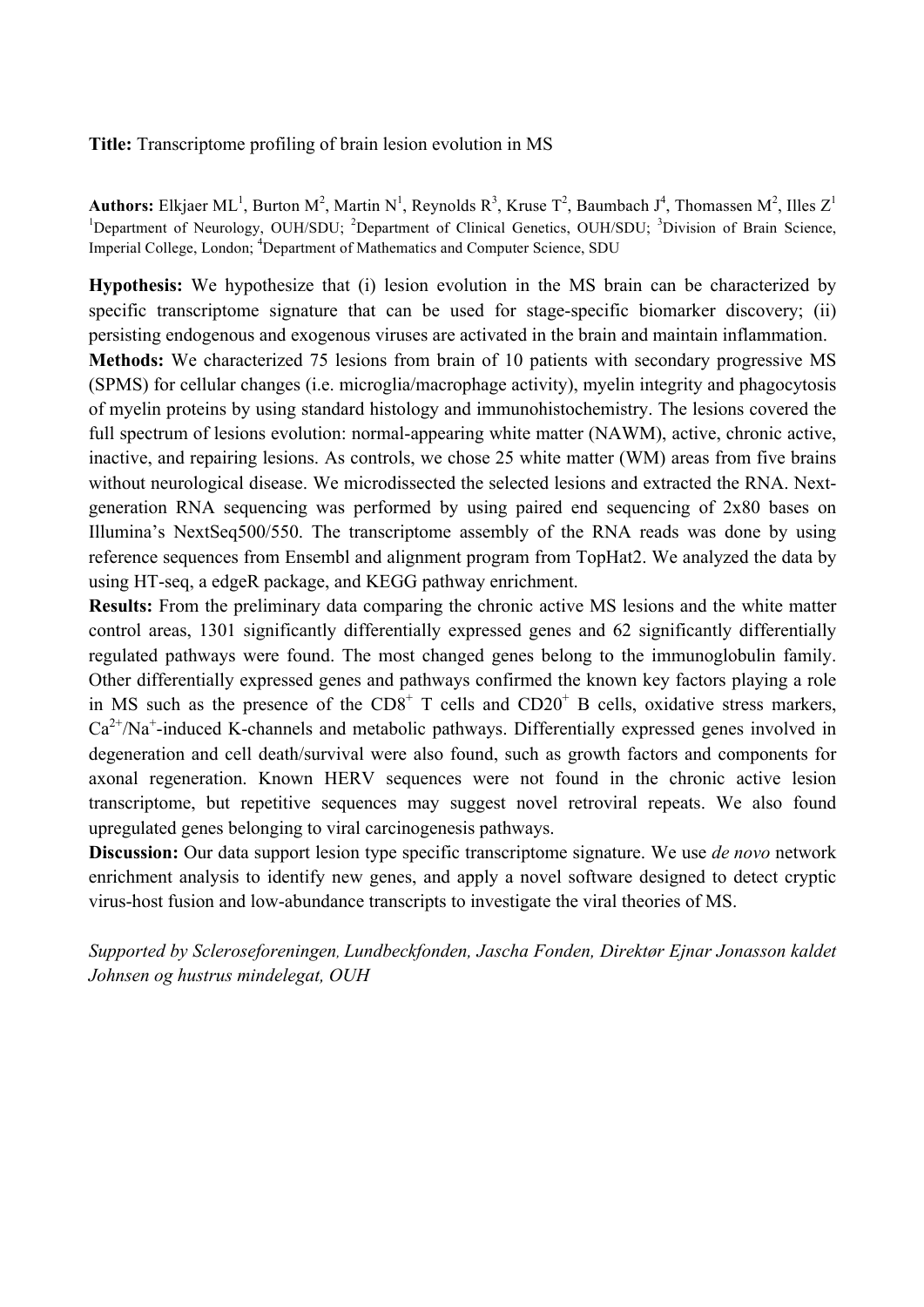**Title:** Influence of Type I IFN signalling on anti-MOG-mediated demyelination

Authors: Carsten Tue Berg<sub>1</sub>, Reza M. H. Khorooshi<sub>1</sub>, Nasrin Asgari<sub>1,2</sub>, Trevor Owens<sub>1</sub>,

1Department of Neurobiology Research, Institute of Molecular Medicine, University of Southern Denmark, 2Institute of Regional Health Service Research, University of Southern Denmark

**Hypothesis:** Multiple Sclerosis (MS) is an inflammatory demyelinating disease of the central nervous system (CNS). Although considered a T cell-mediated disease, many MS lesions show deposition of antibodies and activated complement. Myelin oligodendrocyte glycoprotein (MOG) is a candidate autoantigen in MS. Although antibodies with specificity for MOG are implicated in some forms of MS and related diseases, the pathogenic importance of anti-MOG antibody in demyelinating pathology remains poorly characterized. Interferon beta (IFN-beta**),** a Type I IFN, is used to treat MS and is effective against experimental autoimmune encephalomyelitis (EAE), an MS-like disease in mice. By contrast, IFN-beta is ineffective for the related disease Neuromyelitis Optica (NMO), and we have shown that Type I IFN signaling is necessary for NMO-like pathology in mice. We hypothesized that anti-MOG antibodies could induce complement-dependent demyelinating pathology, and that anti-MOG-mediated demyelinating pathology is influenced by Type I IFN signaling.

**Methods:** Purified IgG2a anti-MOG antibody and mouse complement were stereotactically injected into the corpus callosum of wild type and type I IFN receptor deficient mice (IFNAR1-KO) with and without pre-established EAE. Demyelination (loss of luxol fast blue staining) was quantitated using ImageJ.

**Results:** Anti-MOG induced complement-dependent demyelination in corpus callosum of wild type mice, without EAE, and did not occur in mice that received control IgG2a. Demyelination was similarly induced in NOD-scid mice that lack T or B cells. Deposition of activated complement coincided with demyelination, and this was significantly reduced in IFNAR1-KO mice. Coinjection of anti-MOG and complement at onset of symptoms of EAE in wild type and IFNAR1- KO mice induced a similar level of callosal demyelination.

**Discussion:** Anti-MOG antibody and complement was sufficient to induce callosal demyelination and pathology was dependent on type I IFN. Induction of EAE in IFNAR1-KO mice overcame the dependence on type I IFN for anti-MOG and complement mediated demyelination. The effect of Type I IFN signaling on antibody-mediated demyelinating pathology is influenced by the CNS inflammatory environment. These findings are novel, representing direct demonstration of pathogenicity of anti-MOG antibody.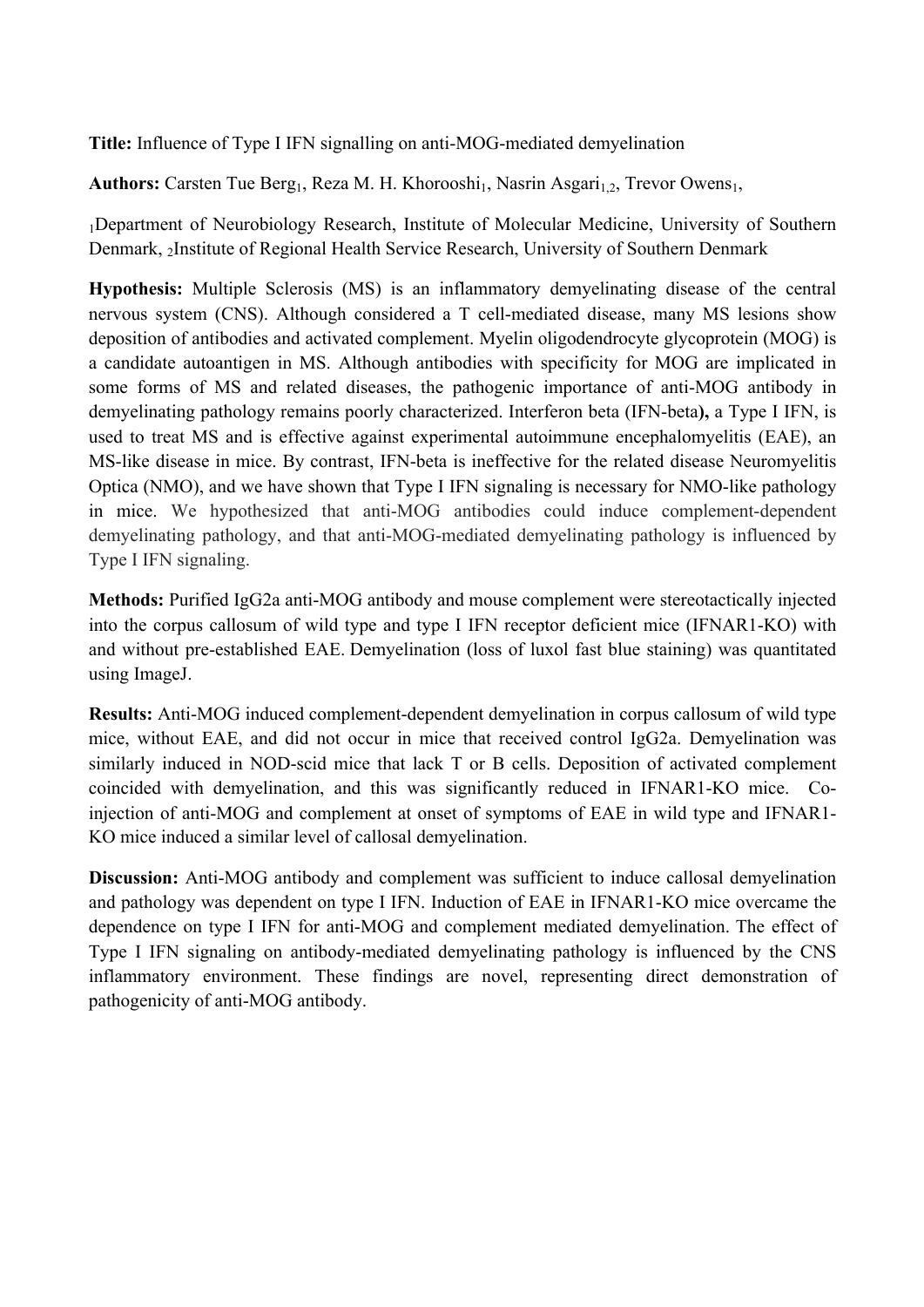**Titel:** En reduktion af Macrophage Migration Inhibitory factor (MIF) kan være skadelig for regenerationen af CNS efter et MS attack.

**Forfattere:** Simone Hjæresen<sup>1</sup>, Åsa Fex Svenningsen<sup>1</sup> 1 Syddansk Universitet

**Hypotese:** Macrophage Migration Inhibitory factor (MIF) samt dens nyligt identificeret bindingspartner – Serine proteasen HtrA1, kan have en central rolle for sygdomspatologien i multiple sklerose (MS).

**Metoder:** Koncentrationerne af MIF og HtrA1 i serum og cerebrospinalvæske (CSF) fra relapsingremitting (RRMS) patientprøver samt raske kontroller blev undersøgt ved brug af enzyme-linked immunosorbent assay (ELISA). MIF og HtrA1s funktion i generelle regenerations processer blev undersøgt ved brug af migration- (scrath assay) og proliferations (BrdU inkoporation) assays samt western blotting.

**Resultater:** Vi fandt at niveauet af både MIF og HtrA1 var uændret i serum fra RRMS patienter sammenlignet med raske kontroller. Til gengæld så vi en klar signifikant forskel på koncentrationerne af begge proteiner i CSF fra RRMS patienter i forhold til de raske kontroller. Her viste vi at koncentrationen af MIF er signifikant reduceret, mens koncentrationen af HtrA1 er signifikant øget. Vi viste også en klar korrelation mellem koncentrationerne af begge proteiner i de raske kontroller i både serum og CSF. Denne korrelation var til gengæld ikke at se i CSF fra RRMS patienter, hvilket indikerer en klar dysregulering af begge proteiner i disse patienter.

Ud over dette viste vi at både MIF og HtrA1 har en gavnlig effekt for flere af de glia celle styret regenerations processer som er essentielle efter et MS attack.

**Diskussion:** Dette studie viste en klar dysregulering af både MIF og HtrA1 i CSF fra RRMS patienter. HtrA1 er et protein med enzymatisk aktivitet og flere af dens substrater er kendt. Disse inkluderer flere forskellige fibroblast growth factors (FGF), transforming growth factors (TGF) og ekstra cellulære matriks komponenter. Vi har tidligere vist at MIF binder HtrA1 og derved hæmmer dennes proteolytiske aktivitet. En dysregulering af bindingsforholdet for disse proteiner kan derfor være essentielt for tilgængeligheden af vækstfaktorer som kan være afgørende under både de- og regeneration. Den direkte såvel som den indirekte effekt af MIF på generelle glia celle processer som er fundamentale for regenerationen indikerer ligeledes en central rolle for dette bindingspar i MS sygdomspatologien.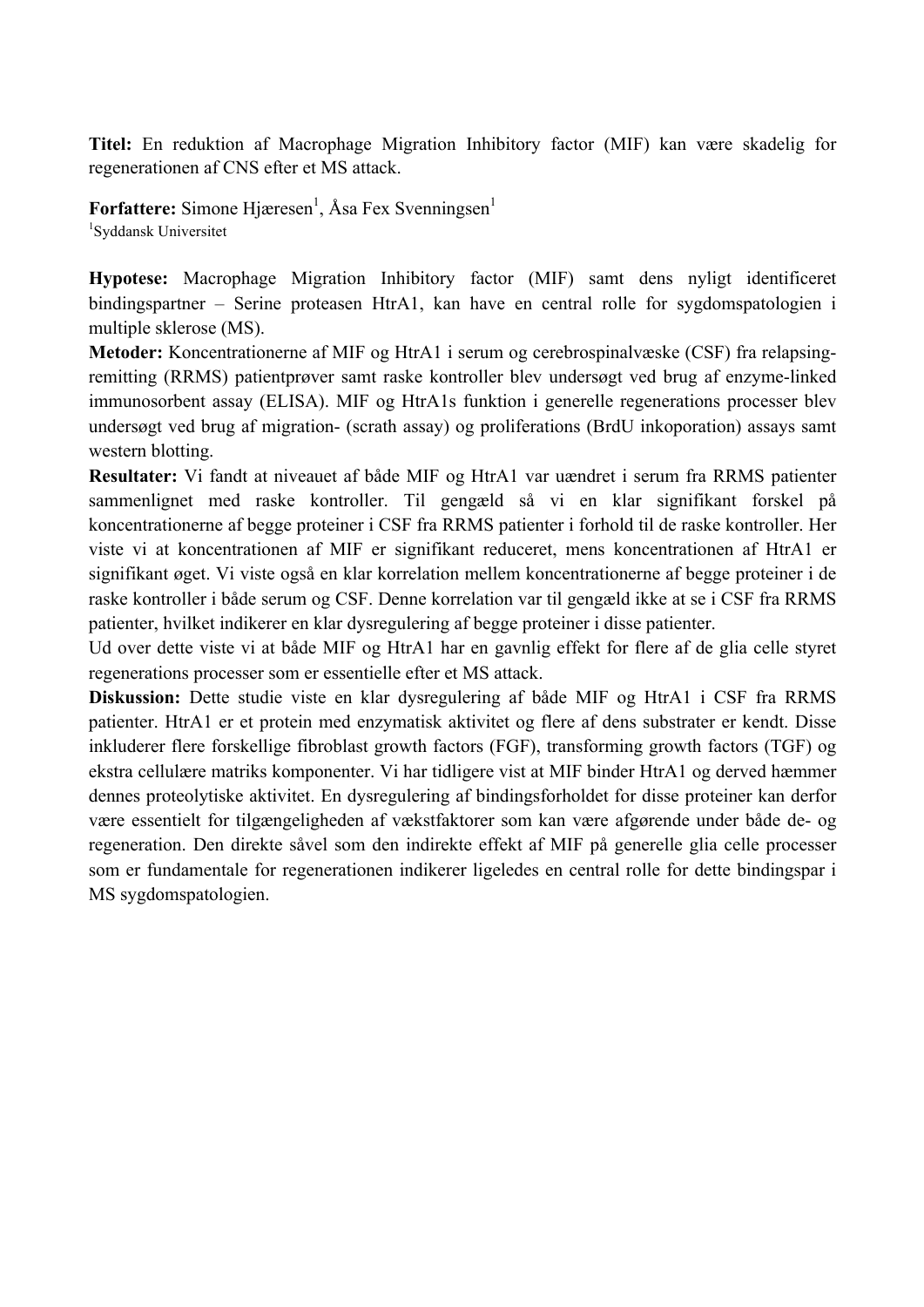**Title:** Bone marrow derived mesenchymal stem cells suppress Th1 and enhance Th17 differentiation of antigen activated  $CD4<sup>+</sup>$  T cells in vitro

Authors: Jacob L. Talbot,<sup>1</sup> Lars Börnsen,<sup>4</sup> Marina R. Von Essen,<sup>1</sup> Anne Fisher-Nielsen,<sup>3</sup> Morten Blinkenberg,<sup>2</sup> and Finn Sellebjerg<sup>1</sup>

<sup>1</sup>Danish Multiple Sclerosis Center, Department of Neurology, Rigshospitalet, <sup>2</sup>Department of Neurology, Rigshospitalet, <sup>3</sup>Cell Therapy Facility, The Blood Bank, Department of Clinical Immunology 2034, Rigshospitalet, <sup>4</sup>Department of Pathology, Hvidovre Hospital, Denmark

**Introduction:** Ongoing clinical trials have yet to show whether mesenchymal stem cells (MSCs) have a place in the treatment of MS.

MSCs modulate immune cell proliferation, activation and differentiation. While MSCs have been found to inhibit proliferation and Th1 differentiation of activated CD4+ T-cells, the impact of MSCs on Th17 differentiation is less understood.

**Hypothesis:** Whether MSCs enhance or suppress the proliferation of immune cell responses depends on the specific activating antigens and which T helper cell response they induce.

**Materials/methods:** Peripheral blood mononuclear cells (PBMCs) from 6 healthy individuals were incubated with bone-marrow(BM)-MSCs from one healthy donor and one multiple sclerosis (MS) patient using PBMC:MSC ratios ranging from 100:1 to 10:1. PBMCs were stimulated with 6 different proteins known to induce different  $CD4^+$  T cell responses. After incubation CXCR3- and CCR6-expression was assessed on proliferating  $CD4^+$  T-cells by flow cytometry. Furthermore,  $CD4<sup>+</sup>$  T cells incubated with BM-MSCs were analyzed by intracellular staining of cytokines representing different T helper cell pathways.

**Results:** BM-MSC significantly suppressed the proliferation of VZV specific CD4+ T cells but significantly increased the proliferation of candida albicans specific CD4+ T cells. We observed reduced Th1- and enhanced Th17-like chemokine receptor expression correlating with the ratio of PBMC to MSCs in all assays. No differences were observed between BM-MSCs from the MS patient and the healthy donor. Intracellular analysis showed increased expression of Th17 cytokines and decreased expression of Th1 cytokines in response to MSCs.

**Discussion:** Our results show that the modulation of immune cell responses by BM-MSCs is not suppressive in an absolute manner. Whether BM-MSCs induce or suppress CD4+ T cell proliferation depends on the distinct T helper cell response induced by the specific antigen. Irrespective of antigen, MSCs seem to suppress Th1 responses and enhance Th17 responses in CD4 T cells.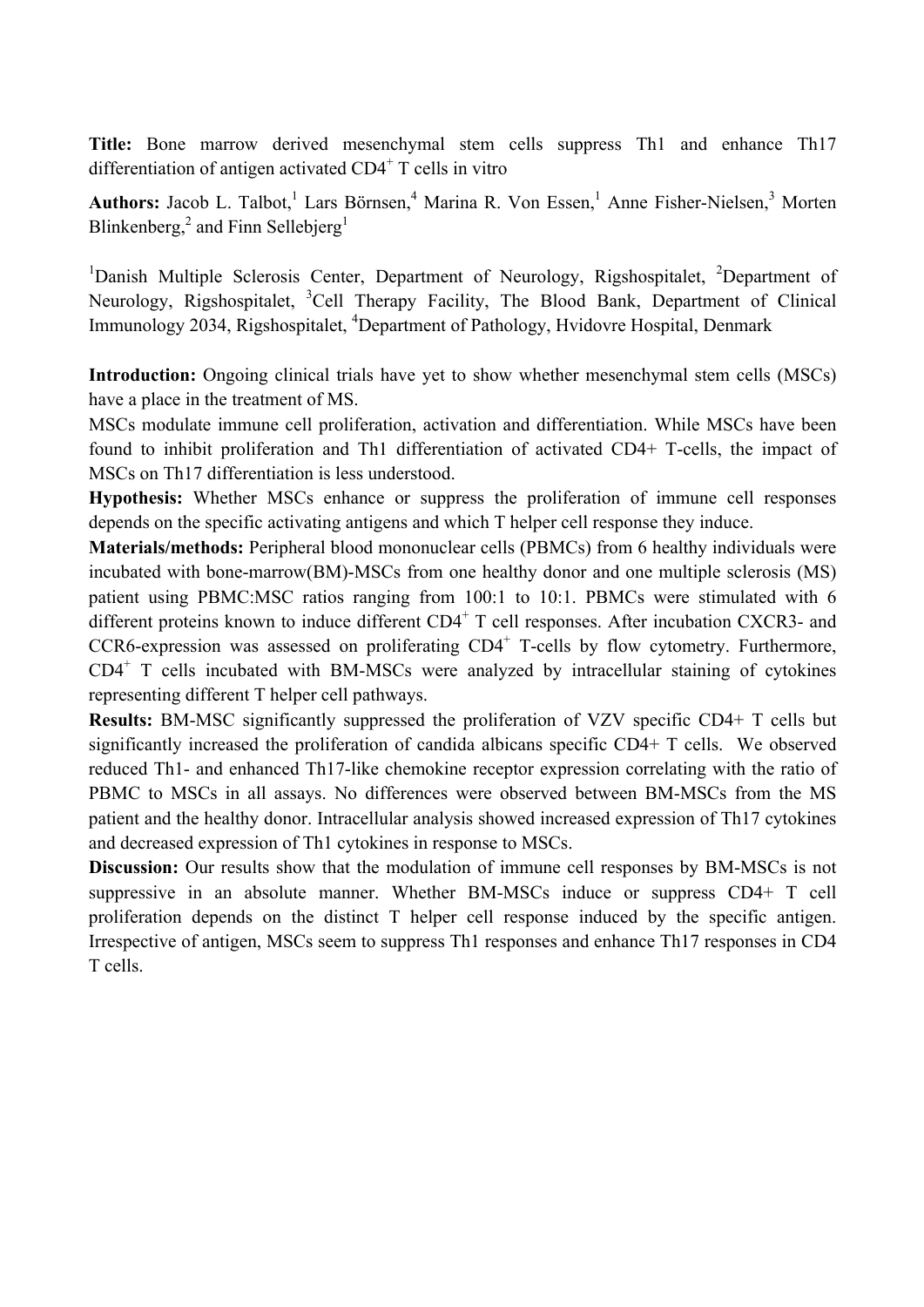**Title:** Discovering a new pathogenic CD20+ T cell population implicated in multiple sclerosis

**Authors:** Marina Rode von Essen, Cecilie Ammitzbøll, Eva Rosa Petersen, Finn Sellebjerg

**Hypothesis:** Recently a subgroup of T cells expressing the B cell marker CD20 was discovered. Until now, the strong efficacy of anti-CD20 antibody therapy (e.g. Retuximab, Ocrelizumab, Ofatumumab) in reducing disease progression in patients with multiple sclerosis (MS) has been attributed to the depletion of B cells. New studies have shown that anti-CD20 antibody therapies also targets CD20+ T cells and it is therefore very likely that depletion of CD20+ T cells also contribute to the treatment effect. This raises the question to what end these newly discovered T cells function. With this study, we therefore wish to describe the phenotype and effector function of CD20+ T cells and to investigate if CD20+ T cells play a role in the pathogenesis of MS. We hypothesize that CD20+ T cells are pro-inflammatory T cells implicated in the pathogenesis of MS.

**Methods:** To characterize the phenotype and function of CD20+ T cells and to study the prevalence of CD20+ T cells in the blood and cerebrospinal fluid (CSF) from patients with MS flow cytometri analysis was performed.

**Results:** Preliminary data showed that blood CD20+ T cells express both chemokine receptors and adhesion molecules known to direct T cells from the blood to the CSF. Furthermore, CD20+ T cells express large amounts of death receptor molecules on the cell surface known to induce apoptosis in the cell itself or in nearby cells. CD20+ T cells was also shown to produce pro-inflammatory cytokines (e.g. IL-17, IFN-γ) even without prior cell stimulation. Lastly, we found that CD20+ T cells were enriched in the CSF from patients with MS compared to the prevalence in the blood.

**Discussion:** Our early data suggest that CD20+ T cells are highly inflammatory Th17-like T cells with the ability to migrate to the CNS. In accordance, we observed an increased prevalence of CD20+ T cells in the CSF of patients with MS. Altogether, these findings suggest that CD20+ T cells are implicated in the pathogenesis of MS and substantiate the possibility that depletion of these T cells in patients treated with anti-CD20 antibody therapies contributes to the positive treatment effect.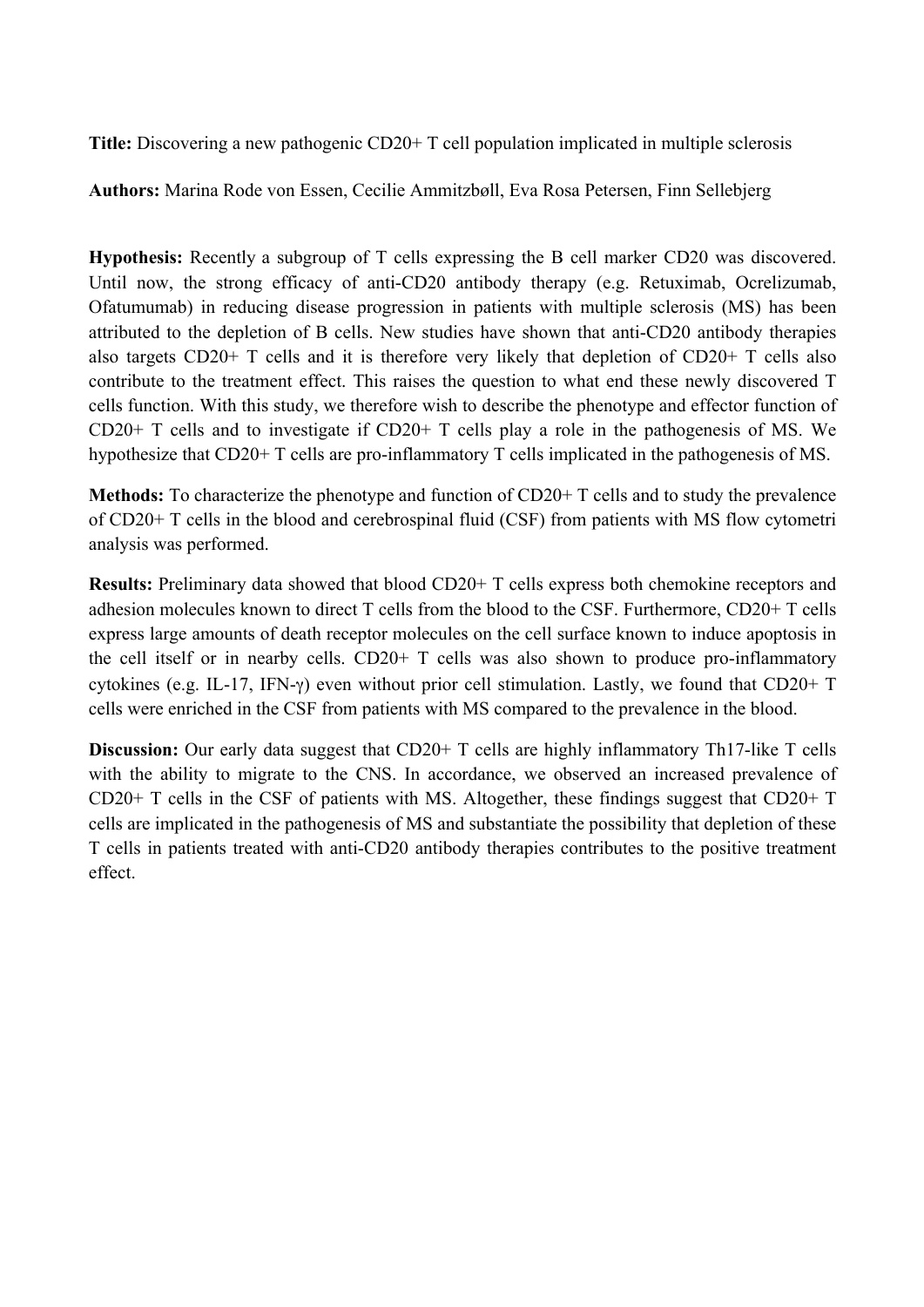**Title:** MRI findings in patients with acute optic neuritis. A prospective study

**Authors:** K. Soelberg<sup>1,2,3,4</sup>, HBP. Skejø<sup>5</sup>, JJ. Mehlsen<sup>6</sup>, J. Grauslund<sup>2</sup>, F. Paul<sup>7</sup>, TJ. Smith<sup>8</sup> ST. Lillevang<sup>9</sup>, BG. Weinshenker<sup>10</sup>, and N. Asgari<sup>1.4</sup>.

<sup>1</sup>Institute of Regional Health Research, Odense, Denmark

<sup>2</sup>Department of Ophthalmology, Odense University Hospital, Denmark

<sup>3</sup>Department of Neurology, Kolding Hospital, Denmark

<sup>4</sup>Department of Neurobiology, Institutes of Molecular Medicine, University of Southern Denmark, Denmark

5 Department of Radiology, Aleris-Hamlet Hospital, Copenhagen, Denmark

6 Department of Ophthalmology, Vejle Hospital, Denmark

<sup>7</sup>Clinical and Experimental Multiple Sclerosis Research Center and NeuroCure Clinical Research Center, Department of Neurology, Charité - Universitätsmedizin Berlin, Germany; Experimental and Clinical Research Center, Max Delbrueck Center for Molecular Medicine and Charité – Universitätsmedizin Berlin, Berlin, Germany

<sup>8</sup>Department of Ophthalmology and Visual Sciences, University of Michigan Medical School, USA and Department of Ophthalmology, Odense University Hospital, University of South Denmark, Denmark

<sup>9</sup>Department of Clinical Immunology, Odense University Hospital, Denmark

<sup>10</sup>Department of Neurology, Mayo Clinic, Rochester MN, USA

**Hypothesis:** The presence of brain MRI abnormalities at the time of the first acute optic neuritis (ON) may be a relative risk factor for multiple sclerosis (MS).

**Methods:** A prospective cohort study of patients with idiopathic ON including acute ON evaluation with a one year follow-up was performed in the Region of Southern Denmark from 2014-2016. Patients were seen in a diagnostic investigation including clinical examination and MRI. On MRI, the optic nerves were divided into the following three segments: intra-orbital, canalicular (optic foramen back to chiasm) and chiasmal (chiasm + optic tracts) for lesion characterization. The MRIs were evaluated by a neuroradiologist, who was masked to clinical and serological information.

**Results:** Sixty-three patients were evaluated for ON and 52 were included in the study. Thirty-one had an MRI evaluation of brain including orbit at a single episode of acute ON. Median time between onset of symptoms and MRI was 22 days (range 3-55 days). The median age at onset was 40 years (range 17-66 years). Twenty-nine patients had unilateral and two had bilateral ON. Signal abnormalities on MRI of the optic nerve were demonstrated in 81 % (25/31) of the patients. The optic nerve lesions had intraorbital location for 48 % (12/25), canalicular for 8 % (2/25) and combined intraorbital and canalicular for 44% (11/25). Of these 84 % (21/25) had brain MRI abnormalities, 40 % (10/25) of whom met the diagnostic criteria for MS at the acute ON episode. A total of 80 % (8/10) of the MS-patients had optic nerve lesions located intraorbitally.

**Discussion:** ON is an inflammatory optic neuropathy that causes acute vision loss. MRI in the acute phase may help to confirm the diagnosis as well as exclude alternative diagnoses. In the present study, we observed that inflammation of the optic nerve was demonstrated by MRI in the majority of patients. Brain abnormalities in ON occurred frequently in association with MS, suggesting that brain MRI in the acute phase of a single ON can facilitate the diagnosis of MS.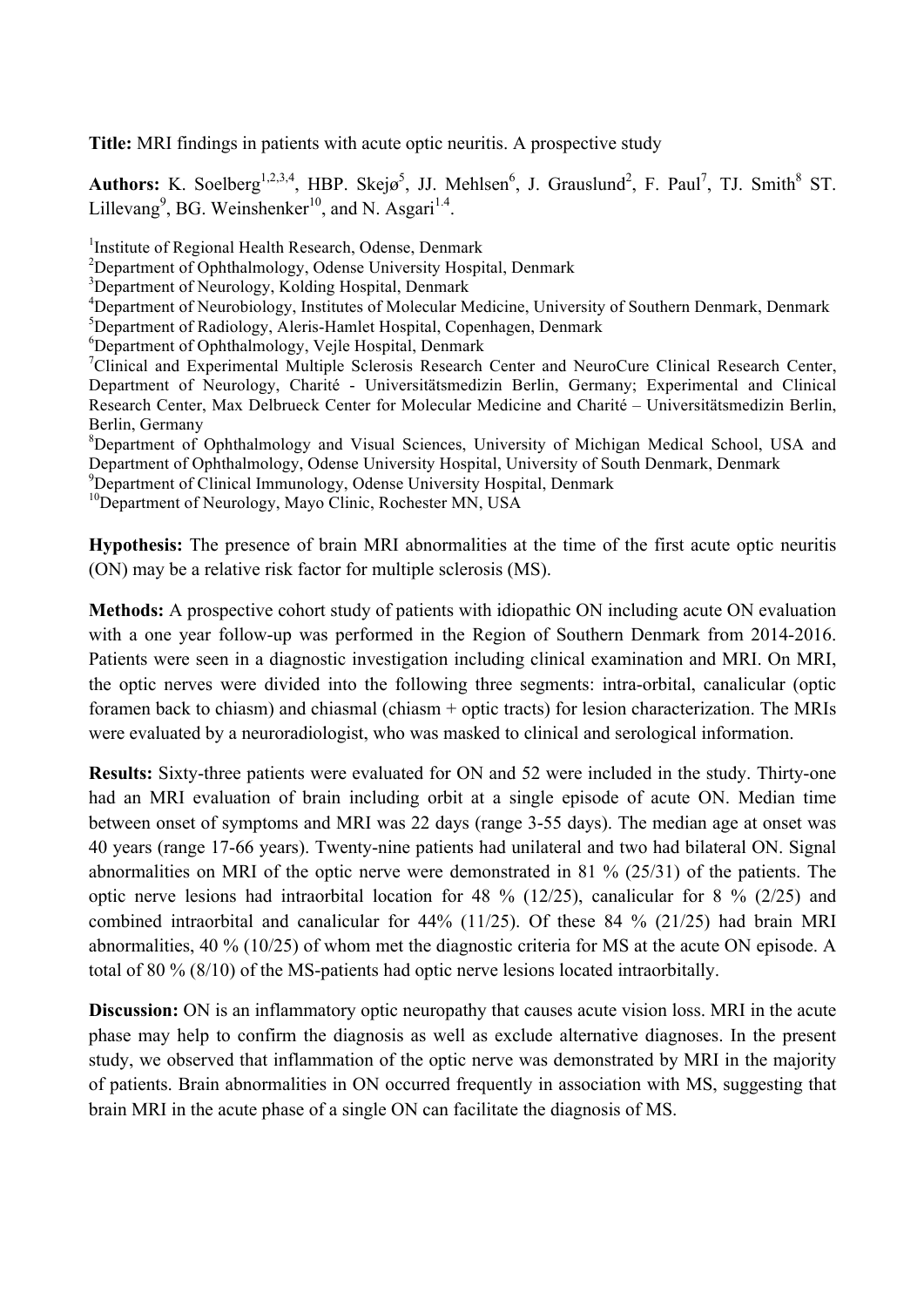**Title:** Aquaporin-4-autoimmunity in patients with systemic lupus erythematosus: A predominantly population-based study

**Authors:** Asgari N<sup>1,2</sup>, Jarius S<sup>3</sup>, Laustrup H<sup>4</sup>, Skejoe HPB<sup>5</sup>, Lillevang ST<sup>6</sup>, Weinshenker BG<sup>7</sup>, Voss  $A^4$ 

<sup>1</sup>Institute of Regional Health Research, Odense, Denmark<sup>2</sup> Department of Neurobiology, Institutes of Molecular Medicine, & Regional Health Research, University of Southern Denmark, Odense, Denmark

<sup>3</sup>Department of Neurology and Molecular Neuroimmunology, University of Heidelberg, Heidelberg, Germany

<sup>4</sup>Department of Rheumatology, Odense University Hospital, Odense, Denmark

<sup>5</sup> Department of Radiology, Aleris-Hamlet Hospital, Copenhagen, Denmark (HPBS)

<sup>6</sup> Department of Clinical Immunology, Odense University Hospital, Odense, Denmark

<sup>7</sup>Department of Neurology, Mayo Clinic, Rochester MN, USA

**Hypothesis:** Co-existence between neuromyelitis optica spectrum disease (NMOSD) and Systemic Lupus Erythematosus (SLE) putatively suggests susceptibility to antibody-mediated autoimmune disease.

**Methods:** The study included a predominantly population-based cohort with clinical and serological investigations of 208 patients with SLE, followed prospectively since 1995. All patients received immunosuppressive treatment. NMOSD was evaluated retrospectively based on the 2015 IPND criteria. Polymorphisms in programmed death 1 (PDCD-1) PD-1.3 G/A were genotyped. Determination of aquaporin-4 (AQP4)-IgG and other autoantibodies including myelin oligodendrocyte glycoprotein (MOG) was performed blinded to clinical diagnosis.

**Results:** Of 208 patients with SLE 45 (22%) had neuropsychiatric (NP) SLE, and central nervous system involvement predominated in 30/45 (67%). Serum AQP4-IgG was detected in two of 30 (6.7%) NPSLE patients both of whom had myelitis and antiphospholipid syndrome; one patient also had myasthenia gravis. None had MOG-IgG. PD-1.3A allele was not associated with SLE nor NPSLE.

**Dicussion:** In the present study, we estimated the prevalence of NMOSD in SLE in a predominantly population-based approach and in addition investigated the potential immunogenetic background. Our data suggest that AQP4-IgG autoimmune syndrome may rarely coexist with SLE and such patients have other NMOSD-typical syndromes such as myelitis. Immunosuppressive treatment used in most patients with SLE may have influenced our results.